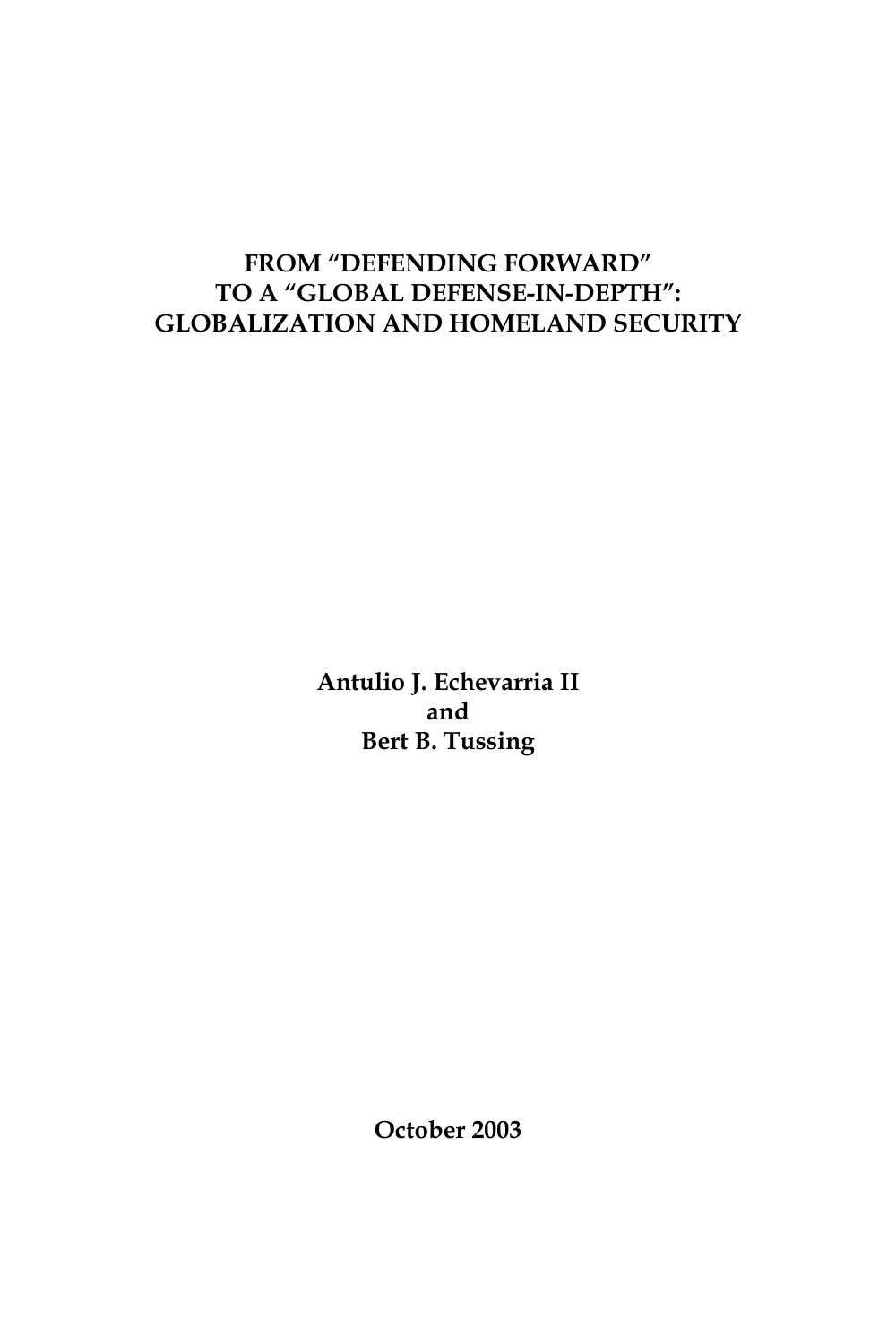The views expressed in this report are those of the authors and do not necessarily reflect the official policy or position of the Department of the Army, the Department of Defense, or the U.S. Government. This report is cleared for public release; distribution is unlimited.

\*\*\*\*\*

Comments pertaining to this report are invited and should be forwarded to: Director, Strategic Studies Institute, U.S. Army War College, 122 Forbes Ave, Carlisle, PA 17013-5244. Copies of this report may be obtained from the Publications Office by calling (717) 245-4133, FAX (717) 245-3820, or by e-mail at *Rita.Rummel@carlisle.army.mil*

All Strategic Studies Institute (SSI) monographs are available on the SSI Homepage for electronic dissemination. SSI's Homepage address is: *http:// www.carlisle.army.mil/ssi/*

\*\*\*\*\*

\*\*\*\*\*

The Strategic Studies Institute publishes a monthly e-mail newsletter to update the national security community on the research of our analysts, recent and forthcoming publications, and upcoming conferences sponsored by the Institute. Each newsletter also provides a strategic commentary by one of our research analysts. If you are interested in receiving this newsletter, please let us know by e-mail at *outreach@carlisle.army.mil* or by calling (717) 245-3133.

ISBN 1-58487-143-1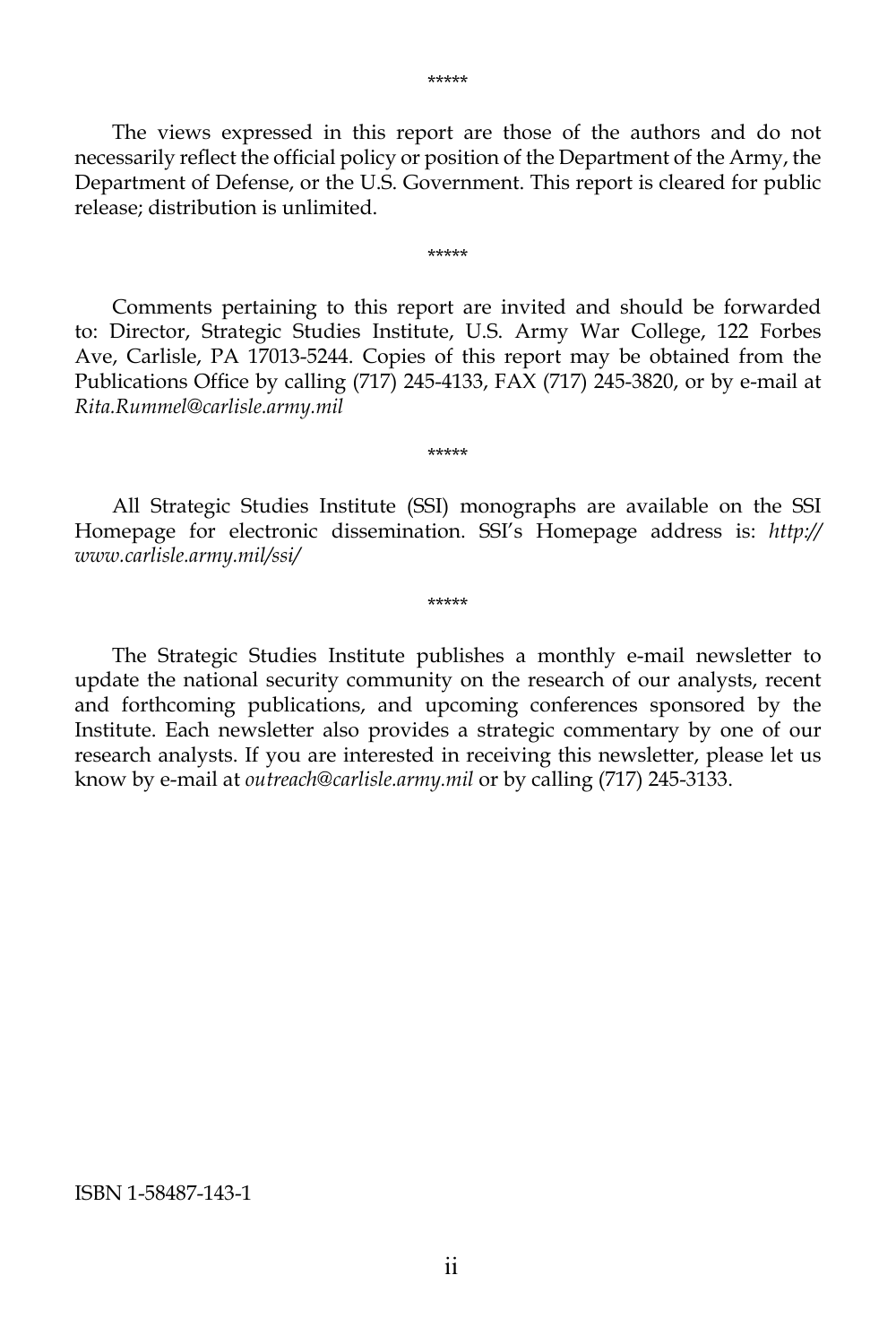#### **FOREWORD**

Much of today's defense literature calls for new ways of thinking, ways that appreciate the challenges of a new millennium. Yet, we find surprisingly little that is new in our nation's current strategy documents, particularly those regarding homeland security. Ideas that helped us achieve victory in the 20th century—an age marked by the Cold War and industrial-age thinking—may only hinder us as we strive for strategic success in an era shaped more and more by the forces of globalization.

With this concern in mind, Lieutenant Colonel Antulio J. Echevarria II and Professor Bert Tussing have examined the scope and substance of our *National Strategy for Homeland Security* (NSHS). Disturbingly, they find that the NSHS fails to address the challenges that globalization poses for the security of the American homeland. The NSHS focuses primarily within the nation's borders and lacks a comprehensive approach to the problem of homeland security, a problem of global proportions. To remedy these deficiencies, the authors propose a strategic way—a Global Defense-in-Depth—that, among other things, employs some of the opportunities afforded by globalization to address its challenges.

> DOUGLAS C. LOVELACE, JR. Director Strategic Studies Institute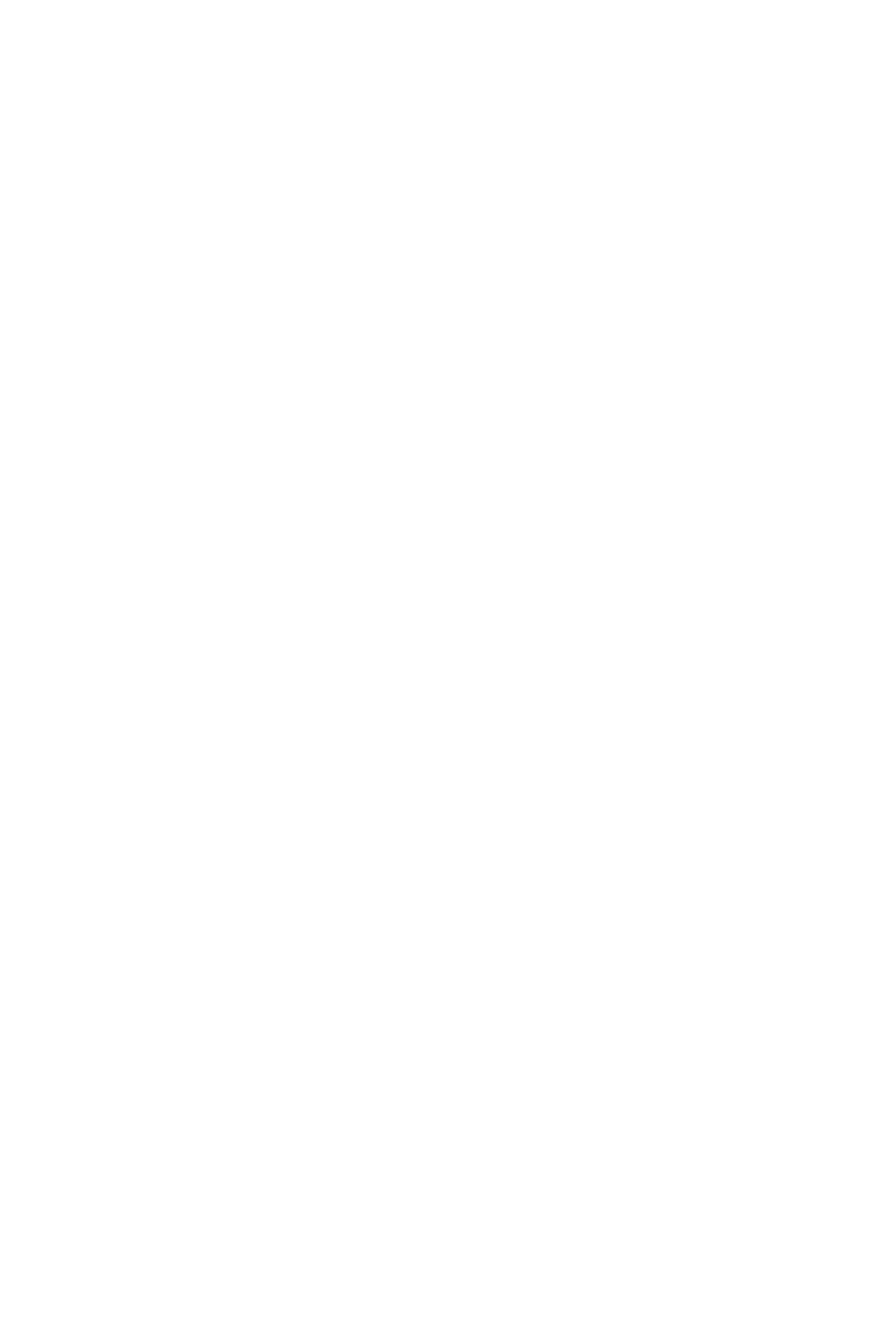### **BIOGRAPHICAL SKETCHES OF THE AUTHORS**

ANTULIO J. ECHEVARRIA II, an Army lieutenant colonel, is currently assigned as the Director of National Security Affairs at the Strategic Studies Institute. He graduated from the U.S. Military Academy in 1981, was commissioned as an armor officer, and has held a variety of command and staff assignments in Germany and Continental United States; he has also served as an Assistant Professor of European History at the U.S. Military Academy; Squadron S3 of 3/16 Cavalry; Chief of BN/TF and Bde Doctrine at the U.S. Army Armor Center at Fort Knox; as an action officer at the Army After Next project at HQ TRADOC, Ft. Monroe, VA; and as a speechwriter for the U.S. Army Chief of Staff. Lieutenant Colonel Echevarria is the author of *After Clausewitz: German Military Thinkers before the Great War*, published by the University Press of Kansas (2001). He also has published articles in a number of scholarly and professional journals to include the *Journal of Military History*, *War in History*, *War & Society*, the *Journal of Strategic Studies*, *Parameters*, *Joint Force Quarterly*, *Military Review*, and *Airpower Journal*. He is a graduate of the U.S. Army's Command and General Staff College, and holds M.A. and Ph.D. degrees in History from Princeton University.

BERT B. TUSSING has been Professor of National Security Affairs for the Center for Strategic Leadership at the U.S. Army War College since October 1999. Among his assignments in the United States Marine Corps during a 24-year military career, he participated in multiple humanitarian relief exercises in the Caribbean; Operation URGENT FURY in Grenada; operations as a part of the Multinational Force in Beirut; Operations PROVIDE PROMISE and DENY FLIGHT in Bosnia; and the final withdrawal of U.S. forces from Somalia. Professor Tussing also served as Marine Corps analyst to the Secretary of the Navy; as a Brookings Legislative Fellow; and as Legislative Assistant to the Chairman of the Joint Chiefs of Staff. Professor Tussing's publications include *Combating Chemical, Biological, Radiological, and Nuclear Terrorism: A Comprehensive Strategy* (Cilluffo, Cardash and Lederman, eds.). He is a graduate (with highest distinction) with a Masters Degree in National Security and Strategic Studies from the Naval War College and has a Masters Degree in Strategic Studies from the U.S. Army War College.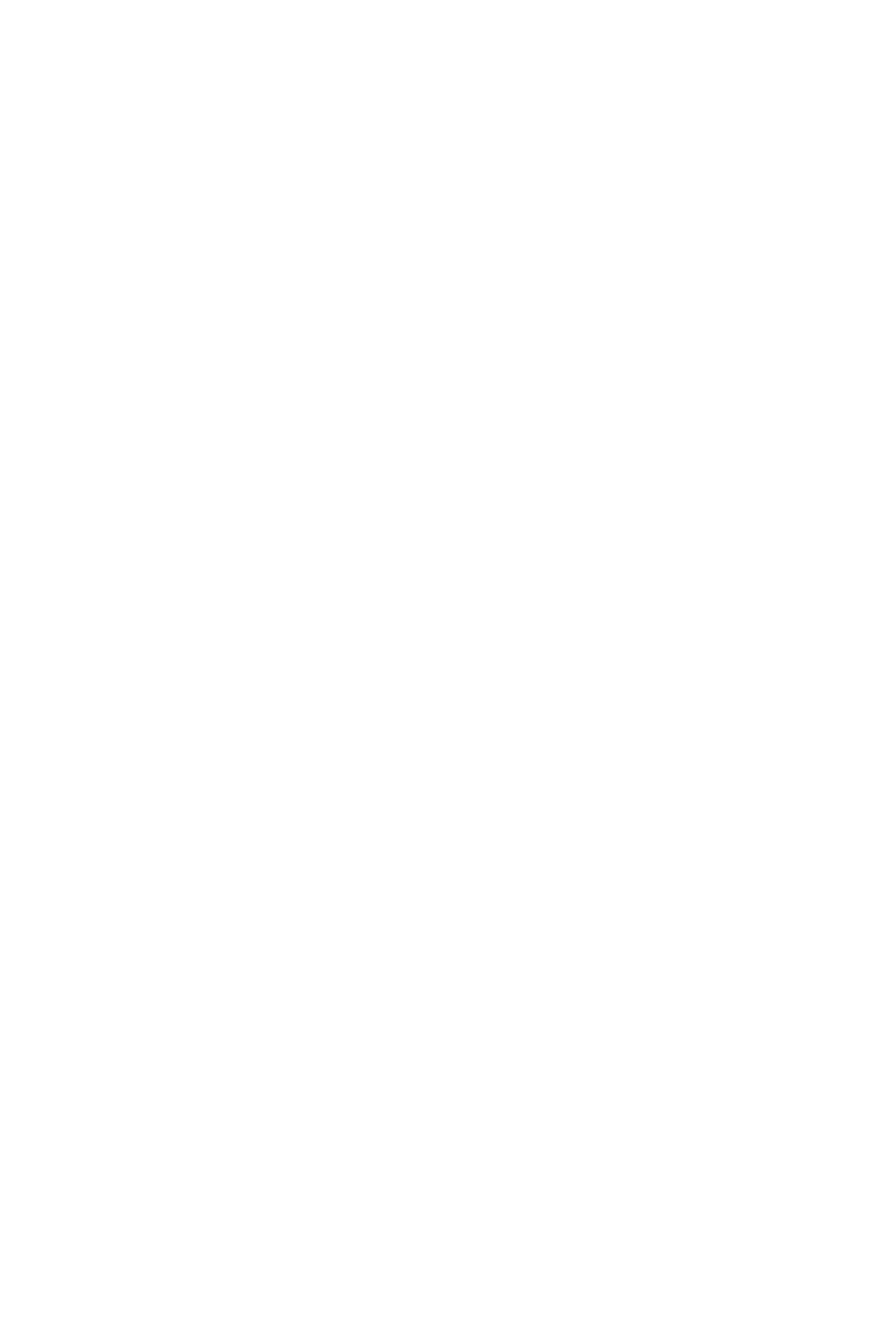### **SUMMARY**

In July of last year, the Bush administration published the *National Strategy for Homeland Security* (NSHS) which, while commendable in many ways, failed to take into account the effects of globalization in planning for the nation's security. Safeguarding America's homeland in an era of globalization requires a more comprehensive approach based on a "global defense-in-depth."

The NSHS amounts to little more than a strategic directive for the newly formed Department of Homeland Security (DHS), rather than a national strategy. It focuses principally on activities that take place within the nation's borders, making only a brief genuflection to the need for international cooperation. Other than a passing reference to Northern Command and its envisioned responsibilities in civil support, the NSHS fails to address the roles that the U.S. military's combatant commands should play. Finally, the NSHS fails to incorporate newly emerging technologies into an overarching strategic concept, or way, that would contribute to keeping Americans safe.

To be sure, an internal focus with regard to protecting the homeland is at least partially warranted. However, the NSHS's shortsightedness overlooks the ways in which globalization—which is increasing the real and virtual mobility of people, things, and ideas worldwide—exacerbates the problem of safeguarding the homeland. The increased mobility of people, things, and ideas means that an attack against the American homeland need not take place on U.S. soil, and that the range of potential negative effects that could result from such attacks has increased. Consequently, America's homeland security challenge cannot be seen as merely a national problem; it is a problem of global dimensions.

To address homeland security in terms of today's challenges requires a global perspective. Accordingly, the NSHS should establish a "global defense-in-depth" characterized by an improved defensive coverage that uses a worldwide continuum of networked surveillance and intelligence-gathering systems to cover multiple intercept points for people, weapons, and dangerous materials, and that is linked to resources dedicated to reacting instantly to identified threats. This network must also include local law enforcement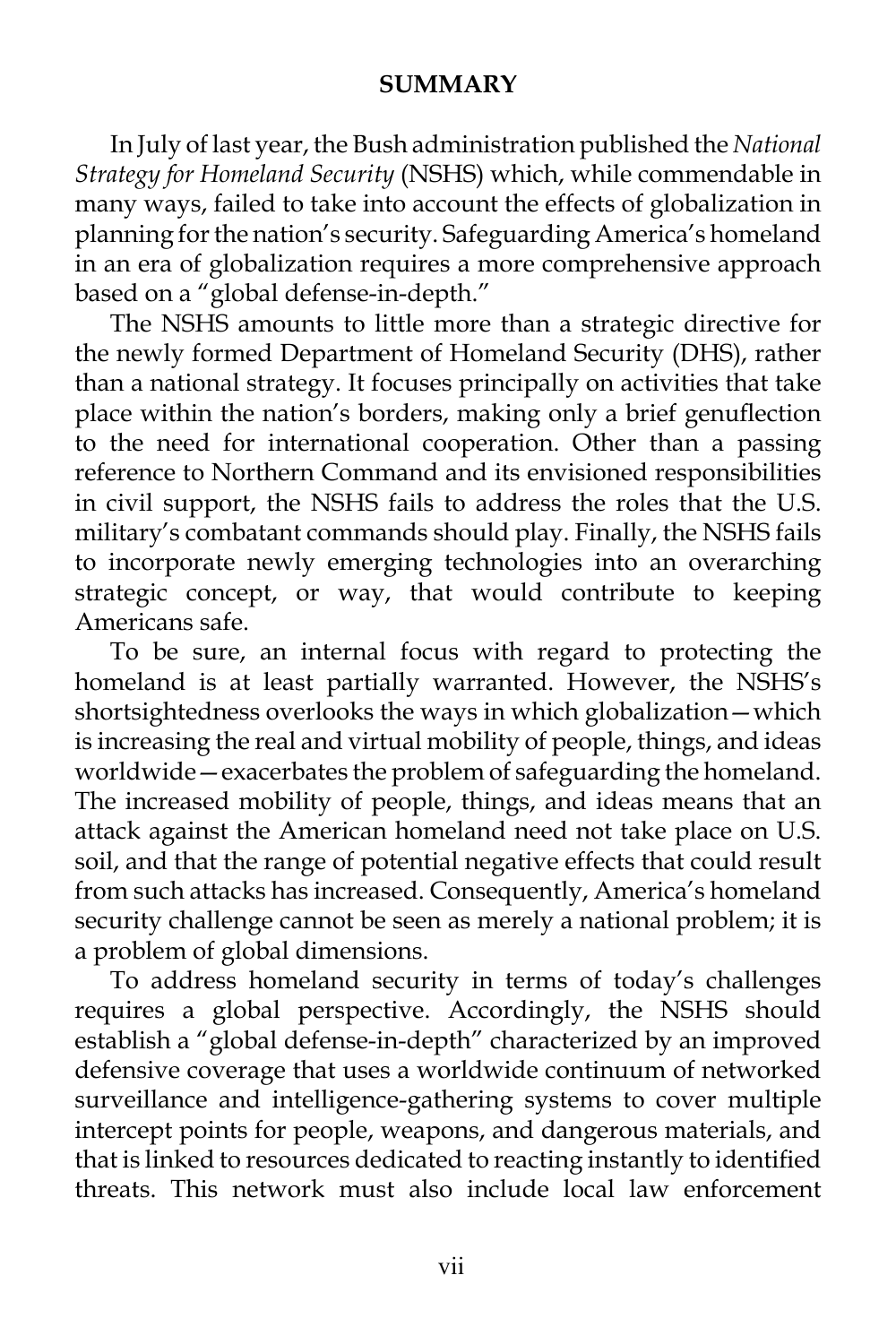agencies and organizations. One logical nexus for tying together these various elements is the new Terrorist Threat Integration Center (TTIC), established May 1, 2003. Much of the technology necessary to begin erecting such a continuum already exists, or is under development.

A global defense-in-depth would entail extending the deployment of permanent chemical, biological, and radiological sensors—such as those currently being deployed in major U.S. cities and subway systems—beyond U.S. borders to key population centers overseas. It would also involve continuous monitoring and tracking of suspected terrorists and other criminals. While legal constraints can—and should—limit the monitoring or tracking of personnel within the United States, such restrictions do not apply to monitoring physical structures, such as high-security areas and key pieces of infrastructure like bridges, tunnels, airports, and border crossings. In terms of cyber-security, a global defense-indepth would employ a more decentralized approach based on the cooperation and vigilance of individuals worldwide in both the public and private sectors. It would also include political, economic, and socio-cultural forms of national power in critical roles aimed at crushing an immediate threat as well as bringing about changes that would prevent its resurgence. All of this will, of course, require significant international cooperation centered on a coherent agenda that includes forums through which participating nations, particularly poorer ones, have opportunities to air their concerns about the unintended consequences of a global defense-in-depth.

# **Recommendations.**

The DHS, the DoD, the intelligence community, and other federal agencies and organizations must think of homeland security—in all of its dimensions—in global terms. All of the regional combatant commands, for example, have geographic responsibilities under homeland security, and as a minimum their Theater Cooperation Programs (TCPs) should be integrated into the NSHS.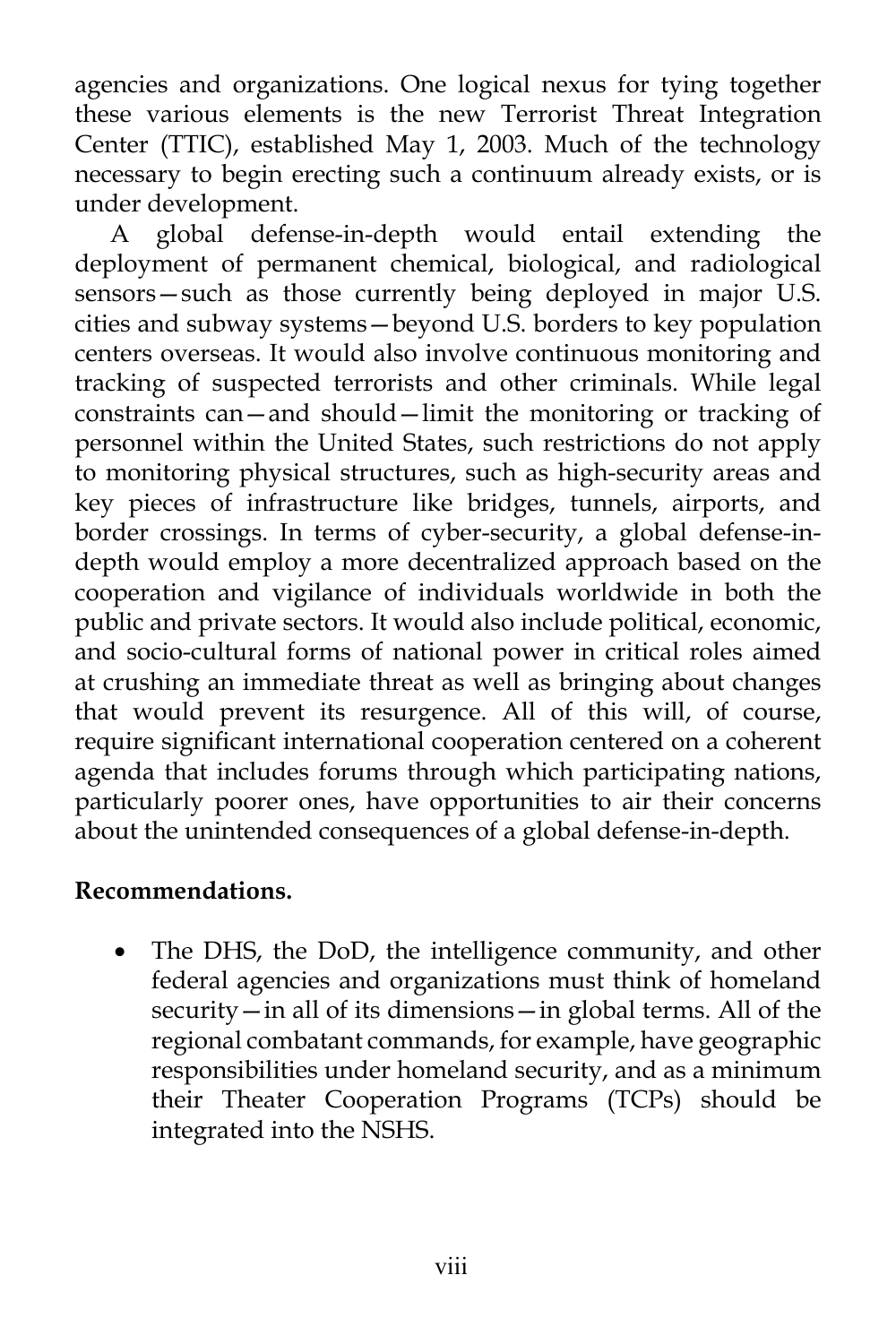- The next iteration of the NSHS should feature as its centerpiece a global defense-in-depth—a seamless continuum characterized by greater intelligence capabilities, enhanced visibility of areas and objects of concern, and multiple types of rapid intercept capabilities. Such a continuum will require a reexamination of the division of responsibility between DHS and DoD to ensure command and control are transferred effectively.
- DoD should invest more in the research and development of dual-use technologies appropriate for military forces as well as law enforcement agencies. Concurrently, DoD should do a better job of informing DHS (and the other organizations that play a role in homeland security) of existing dual-use technologies as well as those currently under development.
- The NSHS and the national security strategy must complement each other. Efforts to defend the homeland against immediate threats should complement those aimed at achieving peace and stability abroad.
- The NSHS should do more than refer to the need for international cooperation; it should outline a general plan for building that cooperation.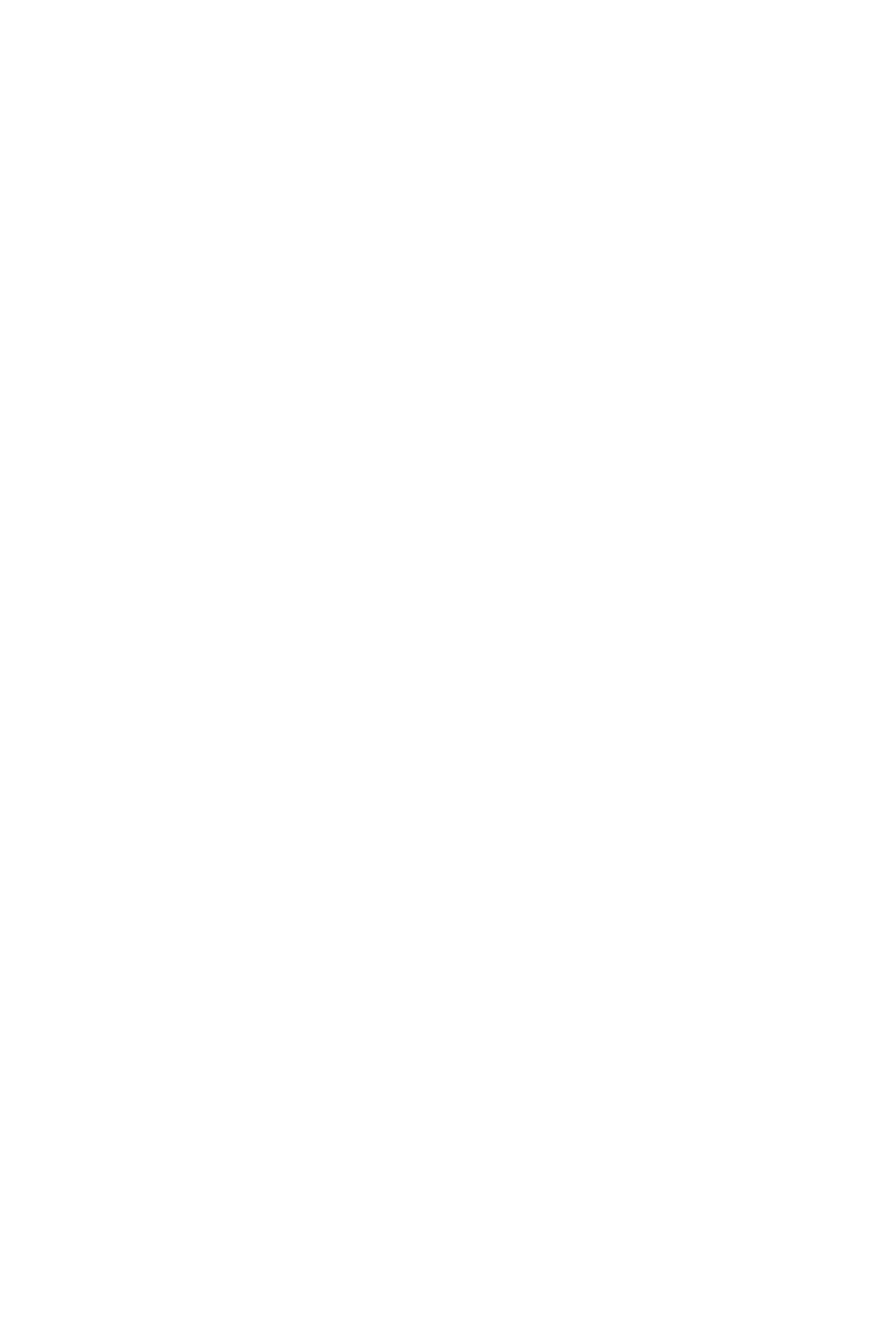### **FROM "DEFENDING FORWARD" TO "GLOBAL DEFENSE-IN-DEPTH": GLOBALIZATION AND HOMELAND SECURITY**

In July of last year, the Bush administration published the *National Strategy for Homeland Security* (NSHS), which quickly became the centerpiece for domestic preparedness in the United States.<sup>1</sup> While commendable in many ways, the strategy's focus was noticeably insular, lacking an essential global perspective in planning for the nation's security. Not surprisingly, therefore, the NSHS's supporting documents—*The National Strategy for Combating Terrorism*, *The National Strategy for the Physical Protection of Critical Infrastructures and Key Assets*, and *The National Strategy to Secure Cyberspace*—suffer from the same deficiency.<sup>2</sup> Except for occasional references to information technologies such as "virtual networks" and the "internet," the NSHS appears more appropriate for addressing the threats of the 20th century than those of today. Such a narrow and outdated perspective hardly inspires confidence. Indeed, it raises doubts about the strategy's potential effectiveness in an era that experts agree is being shaped definitively by the forces of globalization.<sup>3</sup> For purposes of this study, globalization means the enhanced mobility of people, things, and ideas. It is a phenomenon that began not in the late-20th century, but in the mid-19th with the advent of revolutionary communication and transportation technologies such as the telegraph and the steam ship. As these technologies matured during the 20th century, they contributed to a general increase in the speed and volume of travel and communications, thereby enlarging the amount of interaction among societies and essentially making the world a "smaller place."<sup>4</sup>

Although the effects are more pronounced in some areas than in others, the enhanced mobility of people, ideas, and things associated with globalization means that we must think differently about homeland security. Put simply, the protection of America's homeland can neither begin nor end at the nation's borders. Like the proverbial circle that has no discernable start or end point, our strategy for homeland security must be global in perspective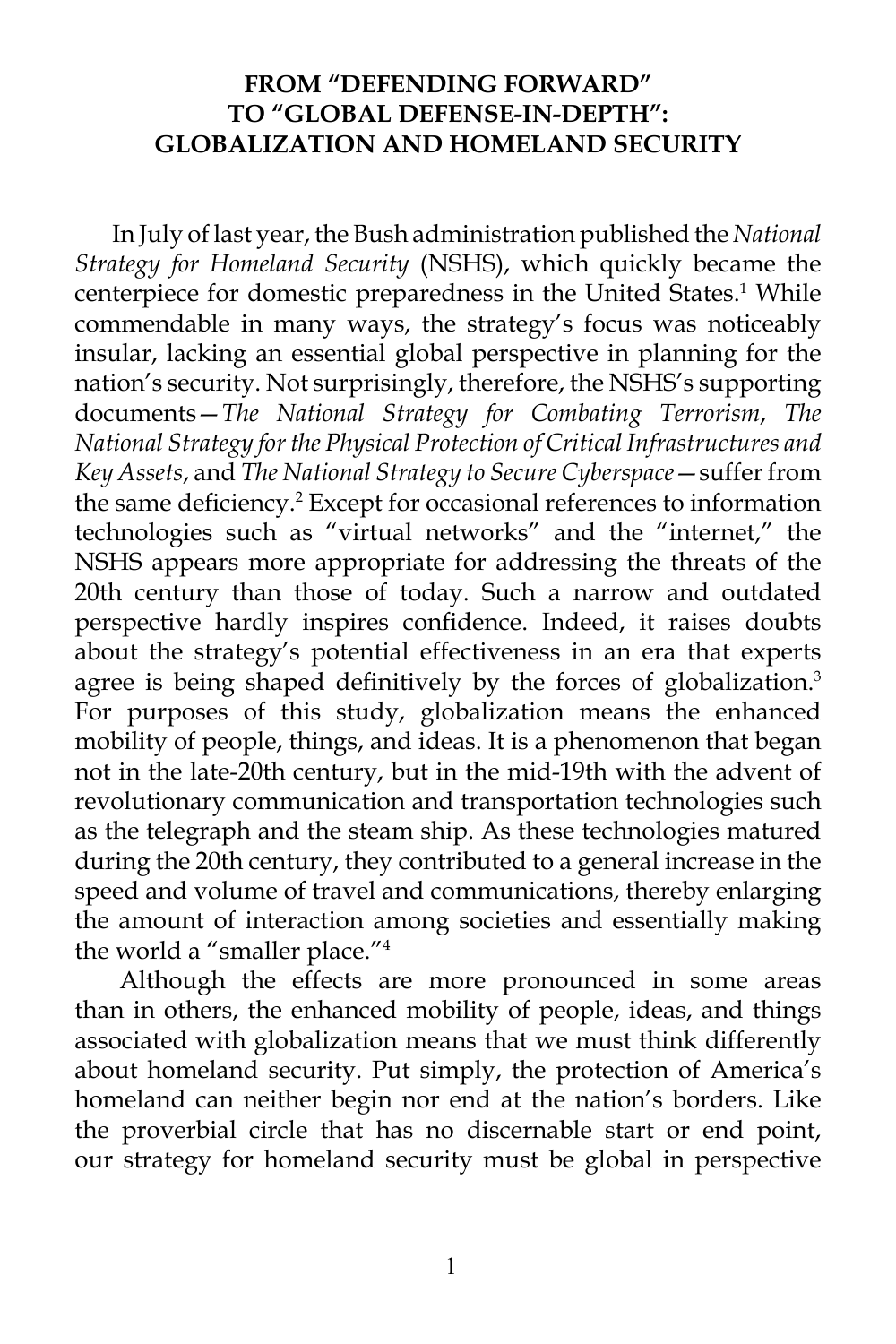and have no perceivable gap. In a phrase, safeguarding America's homeland will require a "global defense-in-depth."

### **Deficiencies in the National Strategy for Homeland Security.**

To be sure, the NSHS is based on sound principles, as far as they go. However, in today's highly mobile "global village," they simply do not go far enough. In fact, the NSHS amounts to little more than a strategic directive for the newly formed Department of Homeland Security (DHS), rather than a national strategy.<sup>5</sup> The objectivesor ends—outlined in the NSHS, for example, are reasonable, if obvious: to prevent terrorist attacks within the United States, to reduce America's vulnerability to terrorism, and to minimize the damage of attacks that do occur. The strategy's concepts—or ways—are also sound, if too few in number, resting mainly on the idea of establishing the Department of Homeland Security to accomplish six critical missions: intelligence and warning, border and transportation security, domestic counterterrorism, protecting critical infrastructure and key assets, defending against catastrophic threats, and emergency preparedness and response. Finally, the resources—or means—it proposes to achieve its desired ends are also logical, if only vaguely described. They include not only the assets of any number of federal and local agencies, but the many valuable resources that derive from civil law, science and technology, information sharing and systems, and international cooperation.<sup>6</sup> However, the bulk of these mission areas pertain principally to activities that take place within the nation's borders.

Moreover, the document makes only a brief genuflection to the theme of international cooperation, stating that America's strategy for protecting the homeland "cannot stop at our borders" and that the United States must pursue an international agenda to counter global terrorism and to improve its homeland security.<sup>7</sup> Unfortunately, it stops short of saying anything of substance about the content of that agenda. This oversight is particularly egregious since the cooperation expected from many European nations in the wake of 9/11 has thus far either failed to materialize or has been much less than expected.<sup>8</sup> Clearly, we must take more effective measures abroad.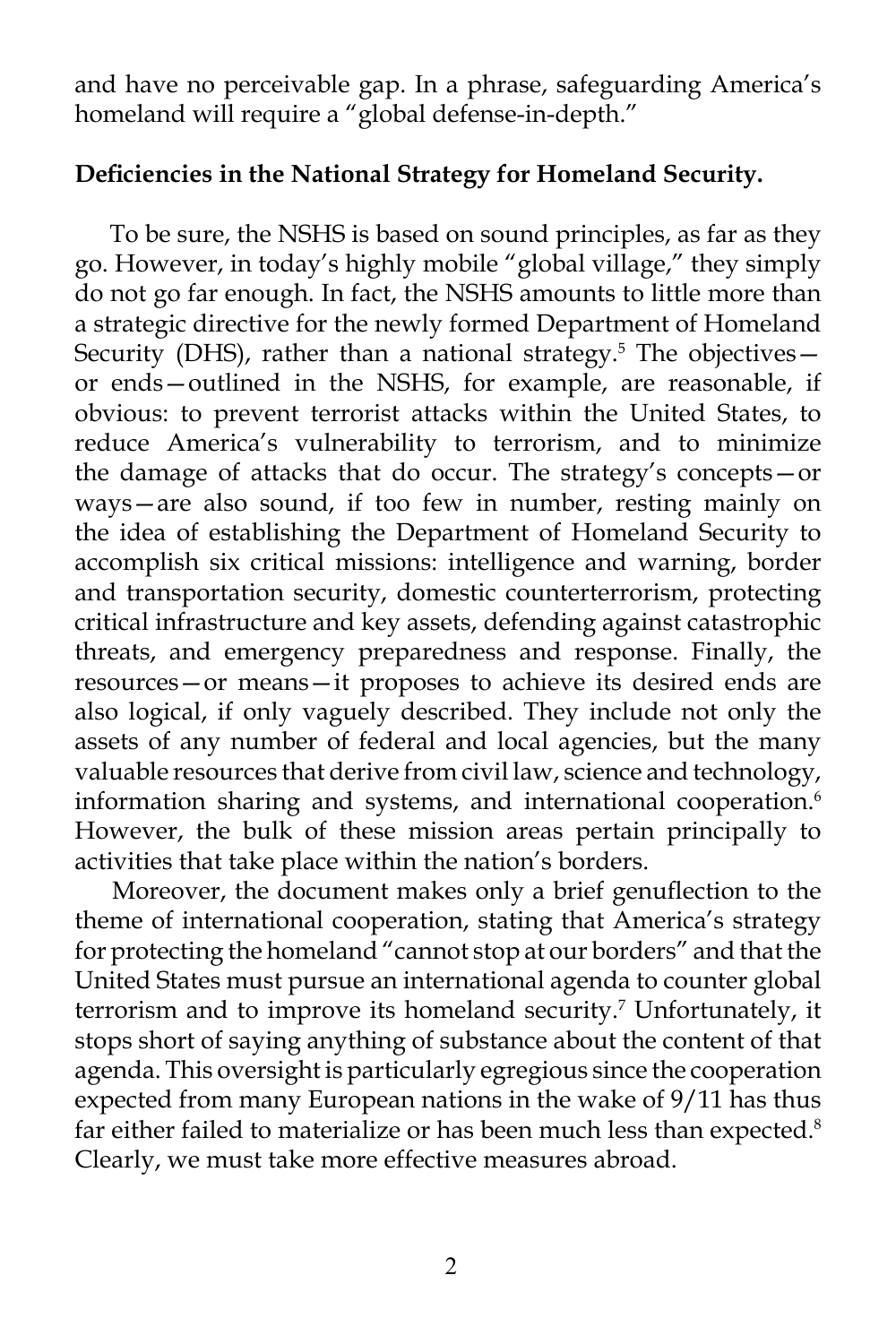Furthermore, the NSHS fails to address the roles that the U.S. military's combatant commands should play. Each of the regional combatant commands, and to a certain extent even the functional combatant commands, have numerous resources that can and do contribute to the nation's homeland security efforts. A combatant commander's Theater Cooperation Program (TCP), for instance, is a plan for providing U.S. support to friends and allies, but it can also provide similar guidance to multilateral national security and law enforcement agencies for exchanging vital intelligence. Even more directly, a TCP can help generate cooperative efforts against terrorism, such as the one currently taking place between the United States and the Philippines. While the NSHS mentions Northern Command and its envisioned role in civil support, the document makes no reference to the command's responsibilities in Homeland Defense, nor how it should coordinate those responsibilities with the other combatant commands.

Finally—and perhaps most critically—the NSHS fails to incorporate newly emerging technologies, many of which are associated with the ongoing revolution in information technology, into an overarching strategic concept that would contribute to keeping Americans safe. While its ends are imminently agreeable, without viable ways they are merely a wish list. Indeed, in many respects, the ends and means are the least complex elements of any strategy. They amount to a statement of the desirable in the first case and an assessment of the available in the second. The real substance of any strategy lies in the ways, or the concepts; that is, *how* the responsible parties expect to get things done. Here a strategy's designers reveal whether they appreciate the challenges they must address to achieve their aims. Without coherent ways, a strategy runs the risk of degenerating into a host of *ad hoc* actions that will undoubtedly fail to make the best use of limited resources. Effective ways can pull the ends and means of a strategy together into a series of coherent actions and inspire confidence at the same time.

To be sure, an internal focus with regard to protecting the homeland is at least partially warranted. After all, the United States is the richest, most open, and most developed nation on earth with over 4.5 million square miles of territory, 95,000 miles of shoreline, 7,500 miles of land borders, and 286 million citizens to protect.9 It has the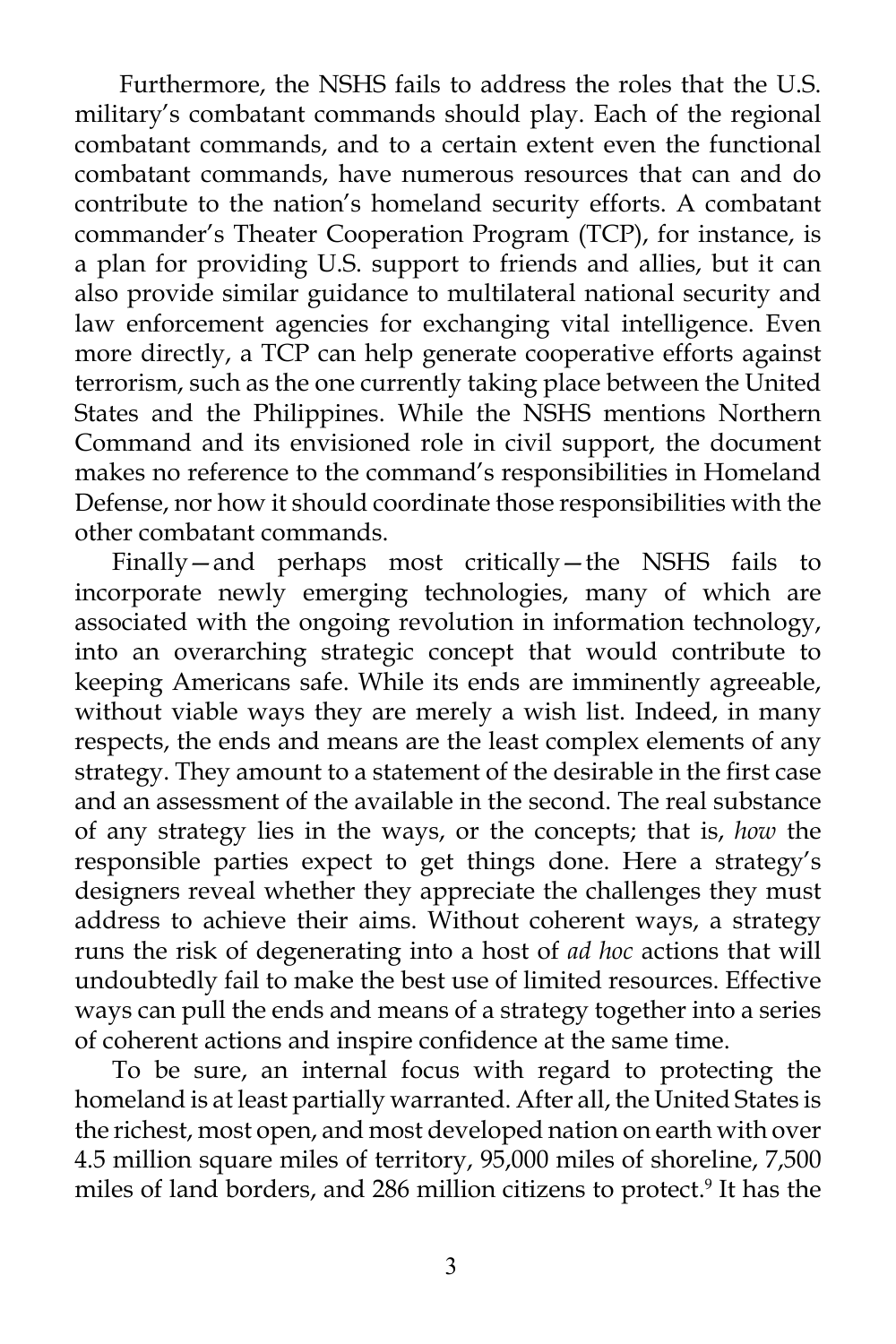world's most extensive critical infrastructure, with some 1.4 million miles of oil and natural gas pipelines, 104 nuclear reactor facilities, 300 major seaports, and 400 major airports.10 The dramatic drop in air travel after the events of September 11, 2001, demonstrated how an attack against any major portion of this infrastructure could have significant economic consequences.<sup>11</sup> Similarly, an attack against the U.S. agriculture and livestock infrastructures would likely result in severe repercussions for the nation's economy.12 Likewise, an attack against the country's vast recreation and entertainment industries—which include thousands of sports arenas, amusement parks, shopping malls, and other public places—would also result in a severe psychological and economic blow to Americans.13 Overlooking such vulnerabilities in favor of an external focus would be tantamount to trading one form of myopia for another.

However, the NSHS's particular form of myopia overlooks the ways in which globalization—or the increased real and virtual mobility of people, things, and ideas worldwide—exacerbates the problem of safeguarding the homeland. This enhanced mobility means two things. First, the sheer volume of traffic passing through the nation's borders renders it impractical to stop all but a few vehicles long enough to perform detailed security checks. In 2000, for example, some 489 million people, 139 million motor vehicles, 2.2 million rail cars, 289,000 aircraft, 7.5 million maritime cargo containers (or 1 container every 20 seconds), and 211,000 sea vessels entered the United States or were processed at U.S. ports of entry.14 And, more than \$9 billion in goods pass through U.S. points of entry every day.15 Notably, this flow of people, vehicles, and goods cannot be interrupted without adversely affecting the nation's economy. Moreover, America's economy sets the pace for the rest of the world, producing 30-50 percent of the world's food exports and 19 percent of its energy.16 It must, therefore, remain open to commerce, not only because the nation's vital interests are at stake, but because any significant stoppage of trade would undoubtedly have a serious economic effect globally.

Second, terrorists or other nefarious actors need not strike America directly in order to cause harm to U.S. citizens within the homeland. The greater speed of travel that has fed globalization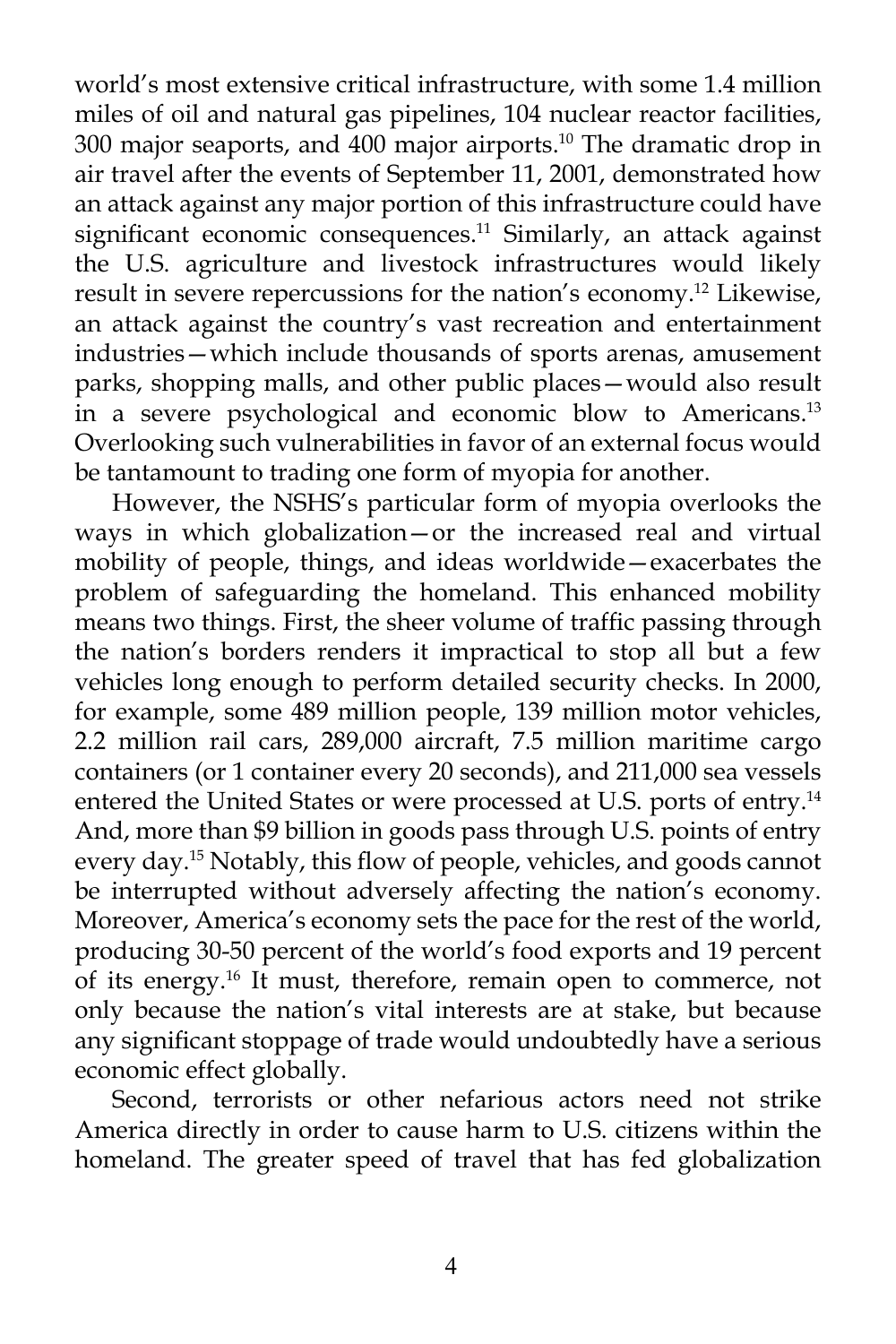means that an attack against the American homeland need not take place on U.S. soil. A biological attack against Canada or Mexico, for instance, could quickly put U.S. citizens at risk, as well as people in many other parts of the world.<sup>17</sup> Likewise, an attack against certain kinds of Canadian infrastructure would also have a disruptive effect on various types of U.S. infrastructure.<sup>18</sup> Thus, as the world becomes more interconnected due to globalization, the range of negative effects that might result from such attacks will undoubtedly increase, giving new meaning to the so-called strategy of the indirect approach. Consequently, America's homeland security challenge cannot be seen as simply a national problem; it is a problem of global dimensions.

#### **Toward a Global Defense-in-Depth.**

To address homeland security as a global challenge, the NSHS must have a global perspective. Put differently, it must regard homeland security in terms of a "global defense-in-depth" rather than the more linear—and still dominant—concept of "defending forward" made popular in the 1940s. The current notion of defending forward essentially divides the globe into two geographic and spatial zones: 1) the Homeland Zone, which includes the land, sea, air, and space areas of all states, territories, possessions, and surrounding waters out to 500 nautical miles; and 2) the Forward Zone, which encompasses all remaining air, land, sea, and space areas.<sup>19</sup>

Unfortunately, this idea reflects 20th century thinking in which threats came primarily in the form of aircraft, missiles, and ground troops, and in which the United States maintained a forward presence to deter its adversaries and would-be aggressors. The increasing speed of travel and access afforded by globalization mean that dividing the world into forward and homeland (or rear) areas makes little sense. Terrorists are no longer as limited by space and time as they once were; nor should we assume that they will base themselves in distant geographic regions, that is, in the Forward Zone. They are already "within the wire," so to speak. While most of Al Qaeda's recruits still come from so-called source countries located in the Forward Zone, others come from areas within or adjacent to the Homeland Zone.<sup>20</sup> In addition, as a number of homeland security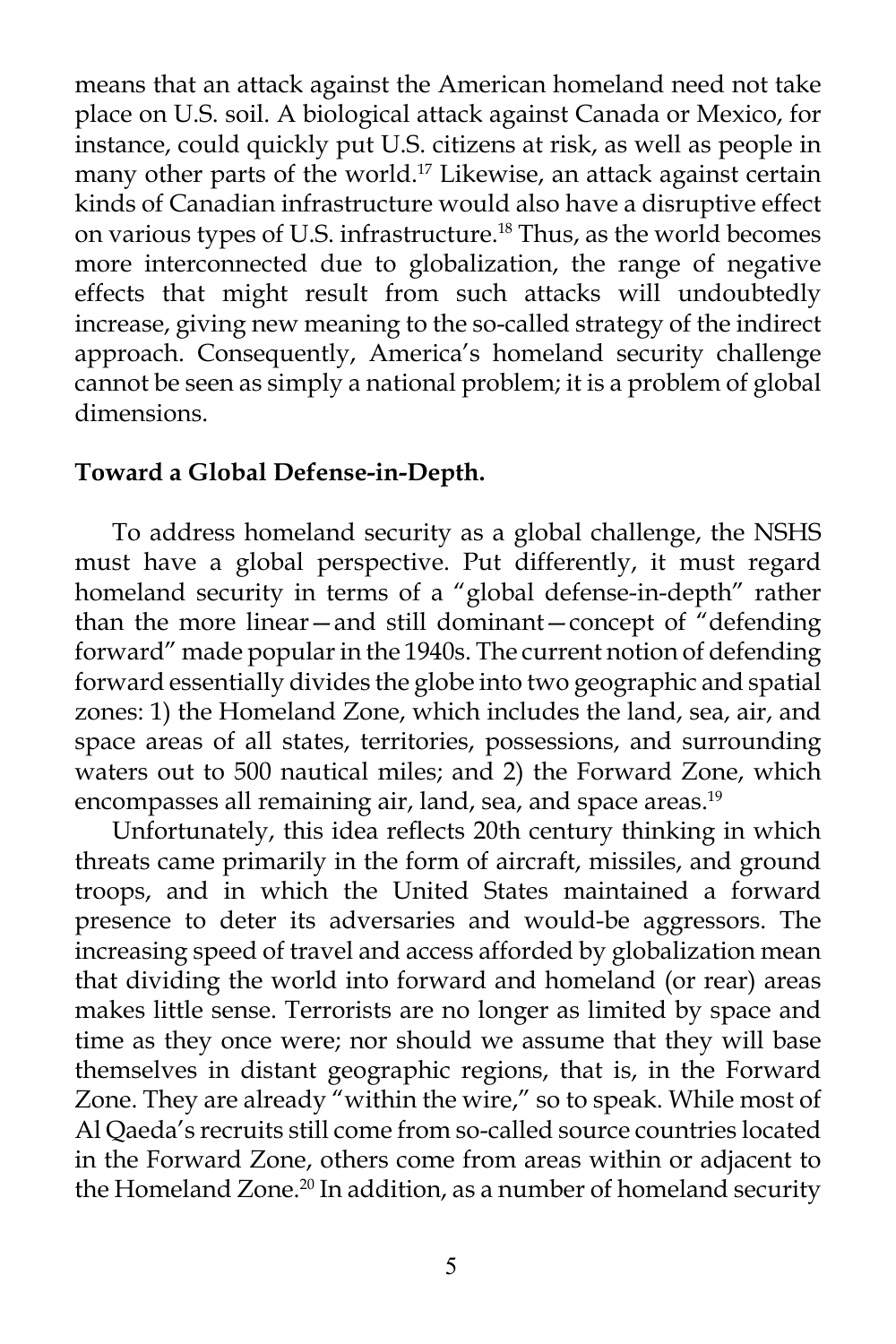experts have pointed out, many of the materials that terrorists required to execute their designs did not come from remote areas. The explosive devices used in the 1993 attack on the World Trade Center, the 1995 bombing of the Murrah Federal Building in Oklahoma City, and the 2001 destruction of the World Trade Center all came from within the United States and were carried out by terrorists already in our country.<sup>21</sup> Therefore, effective homeland security in the 21st century requires a perspective that sees defense in terms of a fully integrated and seamless global continuum—that is, a global defense-in-depth.

The essential difference between the concept of defending forward and that of a global defense-in-depth is that the latter is predicated on achieving enhanced visibility and improved defensive coverage throughout a global continuum. The former, by contrast, conveys the sense that the threat is located somewhere along a forward "crust" beyond U.S. borders, and that defeating it *there* equates to security *here*. The new Container Security Initiative (CSI) being implemented by Bureau of Customs and Border Patrol (BCBP), the U.S. Coast Guard, and the U.S. Navy for the inspection of container ships illustrates the idea of enhanced visibility more clearly.<sup>22</sup> CSI enables increased (some would say total) visibility of shipping containers of which nearly 7.5 million arrive at U.S. seaports annually—from their point of origin to their final destination.<sup>23</sup> Satellites and other communications equipment continuously track a ship's progress, transmitting its identity, speed, position and course until it arrives at its port of delivery along with its cargo. Currently, 15 of the 25 major international ports that have agreed to participate are already operational.24 CSI not only allows for continuous tracking of the cargo, thereby ensuring it is not tampered with in transit; it also greatly reduces inspection and processing time at sea ports, since the system can verify that the containers remained sealed until arriving at the destination port. If the ship arrives with some seals broken in transit or visibility of it was lost, the cargo is not off-loaded and the ship is turned away.

Applying the same principle of enhanced visibility to other endeavors, the concept of global defense-in-depth can assist in defeating any number of threats. For example, by reading residual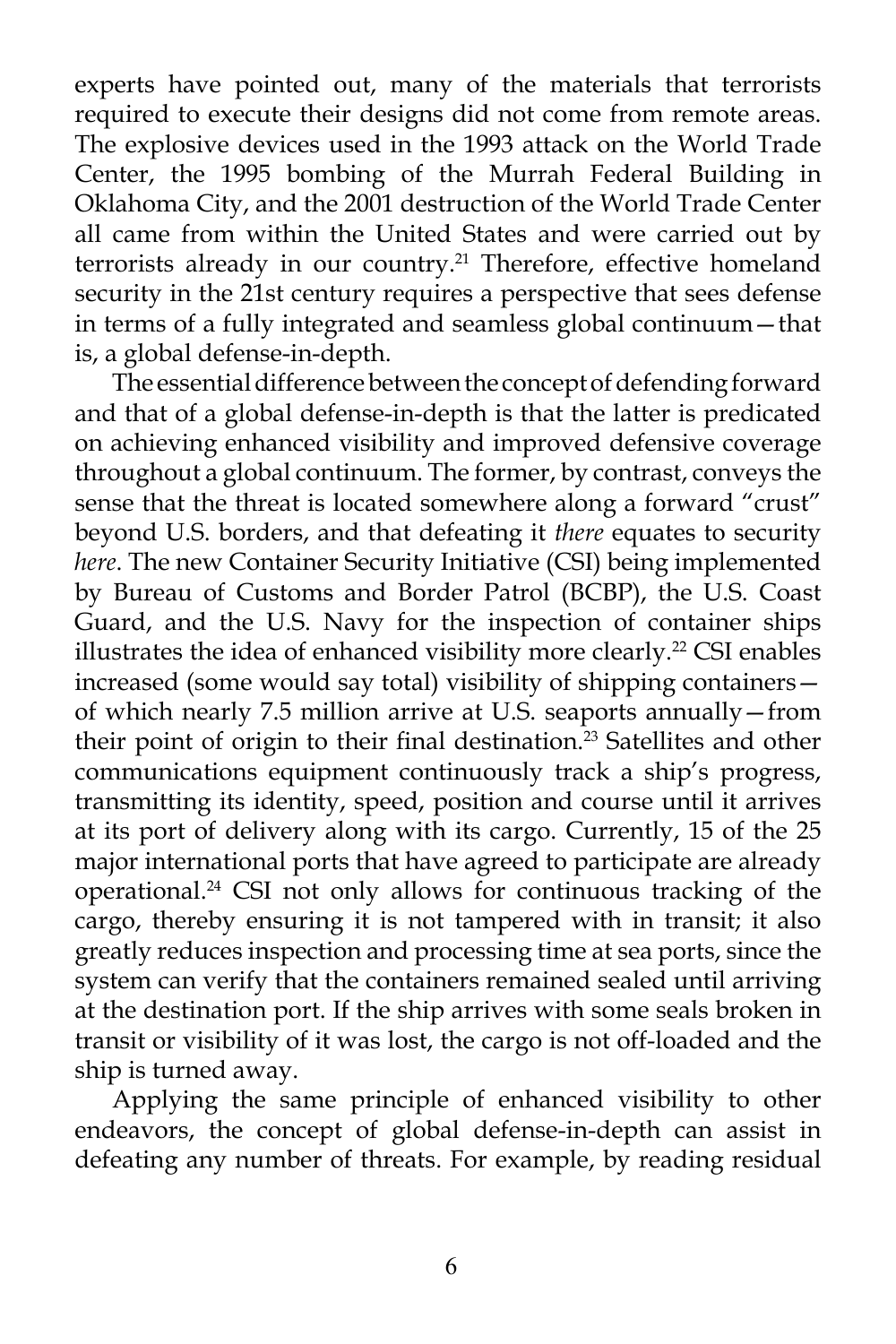effusions in the air, laser remote optical sensing systems mounted on aircraft can determine whether chemical, biological, nuclear, and radiological weapons (as well as narcotics) are being produced at any given location.<sup>25</sup> They can also track the movement of such weapons or illegal substances by monitoring the effusions from a cargo container, a vehicle, or even an individual who has handled the weapons or substances. If arrayed in depth globally, such airborne lasers could provide early warning of the preparation and approach of dangerous or illegal materials, which military forces or appropriate law enforcement officials could then intercept. We should not forget that terrorists need not transport chemicals, nuclear materials, and biological agents themselves, but could simply target any one of the 38,000 facilities within the United States that store hazardous materials, or one of our more than 100 nuclear power plants.<sup>26</sup> Indeed, some sources report that such an attack is more likely than scenarios in which terrorists smuggle dangerous materials into the United States.<sup>27</sup> Such a capability could also augment our defense against cruise missiles, many of which might otherwise be launched from offshore container ships or similar types of land vehicles with little or no warning.<sup>28</sup>

A global defense-in-depth would entail extending the deployment of permanent chemical, biological, and radiological sensors—such as those currently being deployed in major U.S. cities and subway systems—beyond U.S. borders to key population centers overseas. Currently, in a system known as Biowatch, more than 31 U.S. cities have a system of sensors in place capable of detecting the presence of pathogens such as smallpox and anthrax.<sup>29</sup> Similarly, more than 250 radiation detection devices are deployed in and around major U.S. points of entry to detect and deter the entry of radiological material into the country.30 At present, such sensors, located in and around major American cities, can provide indication of a major bioterrorism attack within 12 hours of its initiation. In terms of casualties, this means that if someone released two pounds of anthrax from a tall building in New York City, the death toll would be reduced from 120,000 to 70,000 people.31 Clearly, Biowatch, while better than no warning system at all, has room for improvement. One way to enhance it is to expand it—thereby extending its zone of warning by building a global network of mobile and permanent sensors,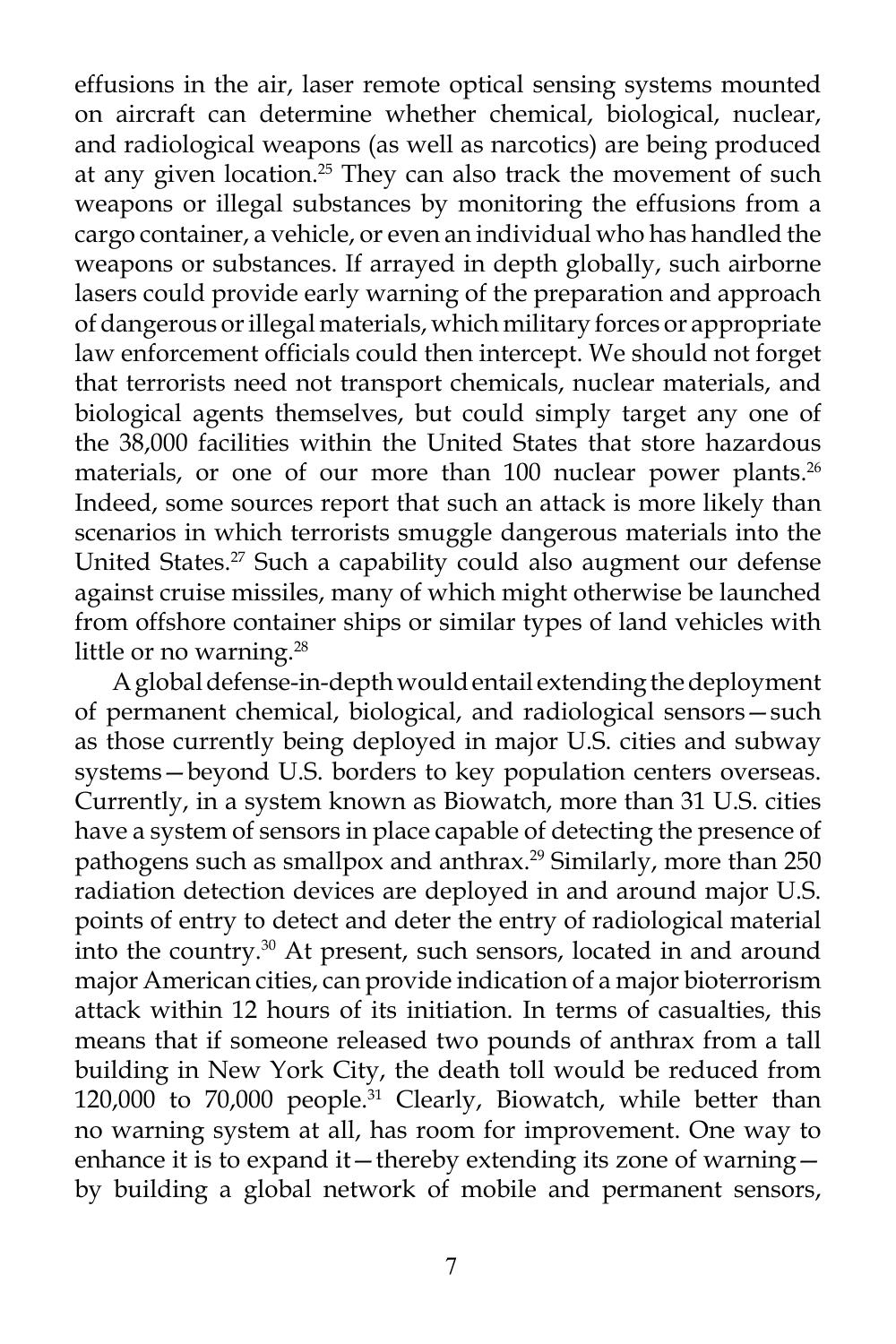augmented with airborne lasers that can detect the preparation and transportation of hazardous materials, all of which would be connected to multiple central command and control facilities. A global Biowatch system of this sort could enable U.S. authorities to identify an attack much earlier and would provide them more time to take the necessary prophylactic and other measures.

A global defense-in-depth would also involve applying similar concepts of continuous monitoring and tracking to suspected terrorists and other criminals. As the recent capture of Khalid Sheik Mohammed suggests, such tasks have the potential to yield the most profitable results, from the names and whereabouts of other terrorists to critical information about future attacks.<sup>32</sup> Fortunately, our ability to share databases and other information among our intelligence agencies, and those around the world, has improved greatly since  $9/11$ , though we still have a long way to go.<sup>33</sup> Initiatives such as "Combat Zones That See" (CTS), now under development by the Defense Advanced Research Projects Agency (DARPA), will use networks of thousands of computers and cameras to track, record, and analyze every vehicle in a foreign country, as well as, in many cases, drivers and passengers.<sup>34</sup> Over 40 million surveillance and other types of cameras are already in use around the world, with some 300 million expected by 2005. While legal constraints can—and should—limit the use of such devices to track personnel within the United States, such restrictions do not apply to monitoring physical structures, such as high-security areas and key pieces of infrastructure like bridges, tunnels, airports, and border crossings. Other programs, such as the United States Visitor and Immigrant Status Indicator (US VISIT), that will use biometric and other technologies to help track foreign visitors as they enter and leave the country, could augment CTS.<sup>35</sup> Yet, as the Travel Industry Association of America warns, we must take care not to discourage international travelers—who spend billions of dollars on travel and tourism while here–from visiting the United States.<sup>36</sup> Also, in the area of personnel activities especially, technology alone is not the answer. Terrorists will undoubtedly attempt to find "workarounds" to carry out their plans. In this regard, bolstering our human intelligence resources worldwide through the recruitment of field operatives and analysts must remain a top priority; they will provide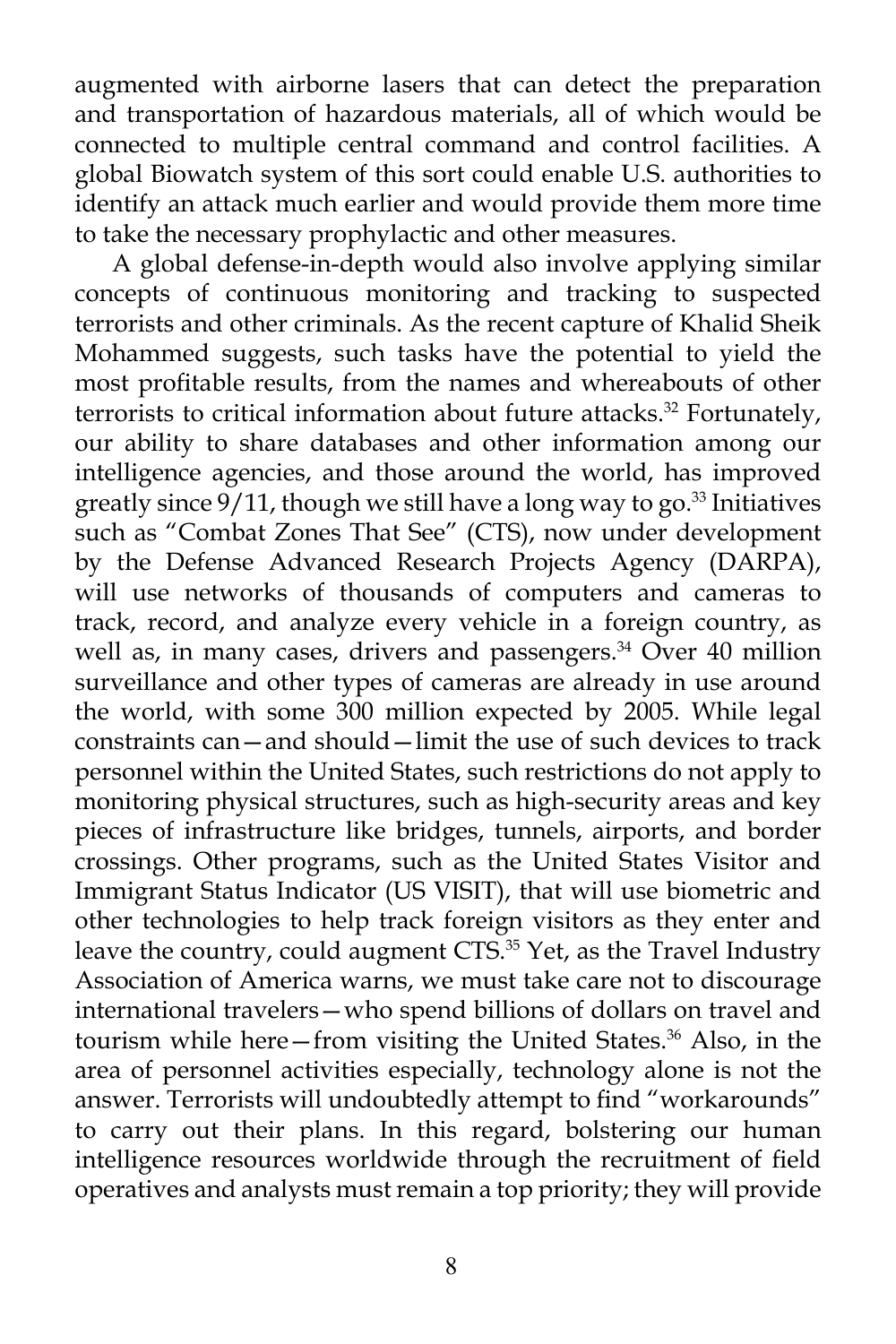critical links in any global defense-in-depth.37

The concept of a global defense-in-depth would also apply to cyber defense, but somewhat differently. While recent research shows that cyber attacks may prove less useful to terrorists than originally thought, they continue to pose a real threat in terms of their potential utility in crime, espionage, and as a force-multiplier when used in conjunction with physical attacks.<sup>38</sup> In terms of cybersecurity, a global defense-in-depth would need to come from the cooperation and vigilance of individuals worldwide in both the public and private sectors. In other words, it will require a more decentralized approach. Only widespread, constant awareness and reporting of cyber intrusions and attacks can help limit the damage caused by such acts and offer data that might assist in the prevention of other attempts. As the *National Strategy to Secure Cyberspace* points out, a number of initiatives and systems are in place or are being established to facilitate the reporting of malicious cyber activity.<sup>39</sup> However, U.S. policymakers must learn to recognize the growing interdependence among international economies and put greater emphasis on cooperation among nations to counter cyber threats.

One logical nexus—and by no means the only one—for tying together the various components of global defense-in-depth is the new Terrorist Threat Integration Center (TTIC), established May 1, 2003. The TTIC—composed of elements from the Department of Homeland Security, the FBI's Counter-Terrorism Division, the Counterterrorism Center of the Director of Central Intelligence, the Department of Defense, the Department of State, and the larger intelligence community—serves as a "hub" for terrorist, or threatrelated information collected domestically or abroad and provides threat assessments for America's national leadership.40 However, the effective functioning of the TTIC will first require resolving a number of issues, such as which federal agency or organization should control the center. The TTIC—an all-source threat intelligence analysis entity—has been placed under the direction of the Director of Central Intelligence, but the Homeland Security Act gave the DHS responsibility for all-source terrorist threat analysis.41 Similarly, local law enforcement agencies and organizations should be tied into the network, and standardized policies and procedures should be adopted to facilitate intelligence transfer and to assist in shortening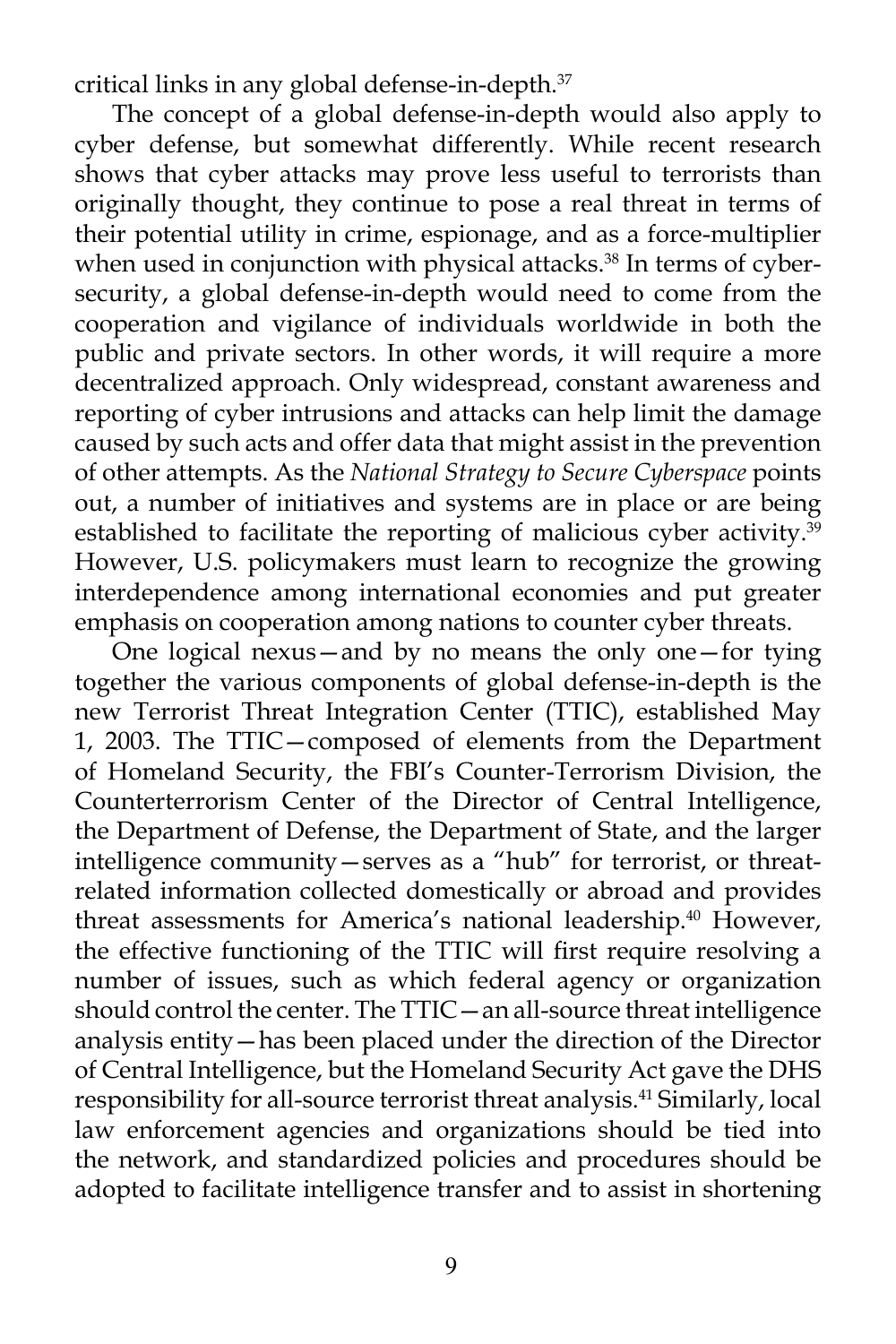response times.

For obvious reasons, a global defense-in-depth requires unity of command. However, the establishment of DHS created a division of responsibility in which DoD focuses primarily beyond the nation's borders—except in emergencies or other extraordinary circumstances—and DHS concentrates principally within them, thereby creating an obvious seam in terms of command and control in what should be a seamless continuum.<sup>42</sup> One way to remedy this problem is to place all defense and border security functions—as carried out by the U.S. Coast Guard, the Directorate for Border and Transportation Security, and the Directorate for Information Analysis and Infrastructure Protection, for example—under DoD, which in any case traditionally has had responsibility for the nation's defense. This solution would leave incident management—as performed by the directorate for Emergency Preparedness and Response, for example—and other functions under DHS and would eliminate the seam that exists at present.<sup>43</sup> DoD would provide military assistance to civilian authorities in much the same way it does currently. Put differently, restoring unity of command (and control) to achieve a global defense-in-depth will require rethinking the division of responsibilities between DoD and DHS.

In terms of architecture, a global defense-in-depth would consist of a series of networked surveillance and intelligence gathering systems; multiple intercept points for people, weapons and dangerous materials; and resources dedicated to reacting instantly to identified threats as the need arose. While there is a great deal of dialogue about globalization, there appears to be little genuine understanding of how the technologies associated with it can be applied to improve our security. Many of the technologies necessary to begin erecting a global defense-in-depth already exist, or are under development. For instance, the administration's "Smart Borders" initiative, which screens personnel and shipments that flow through U.S. borders daily, has a substantial technological component, and is already functional.<sup>44</sup> In addition, the DoD is developing a number of dual-use technologies, some of which have been discussed above, that can support any number of initiatives. Indeed, as one of the initiatives associated with Defense Transformation, the U.S. military is already revamping its global communications infrastructure. This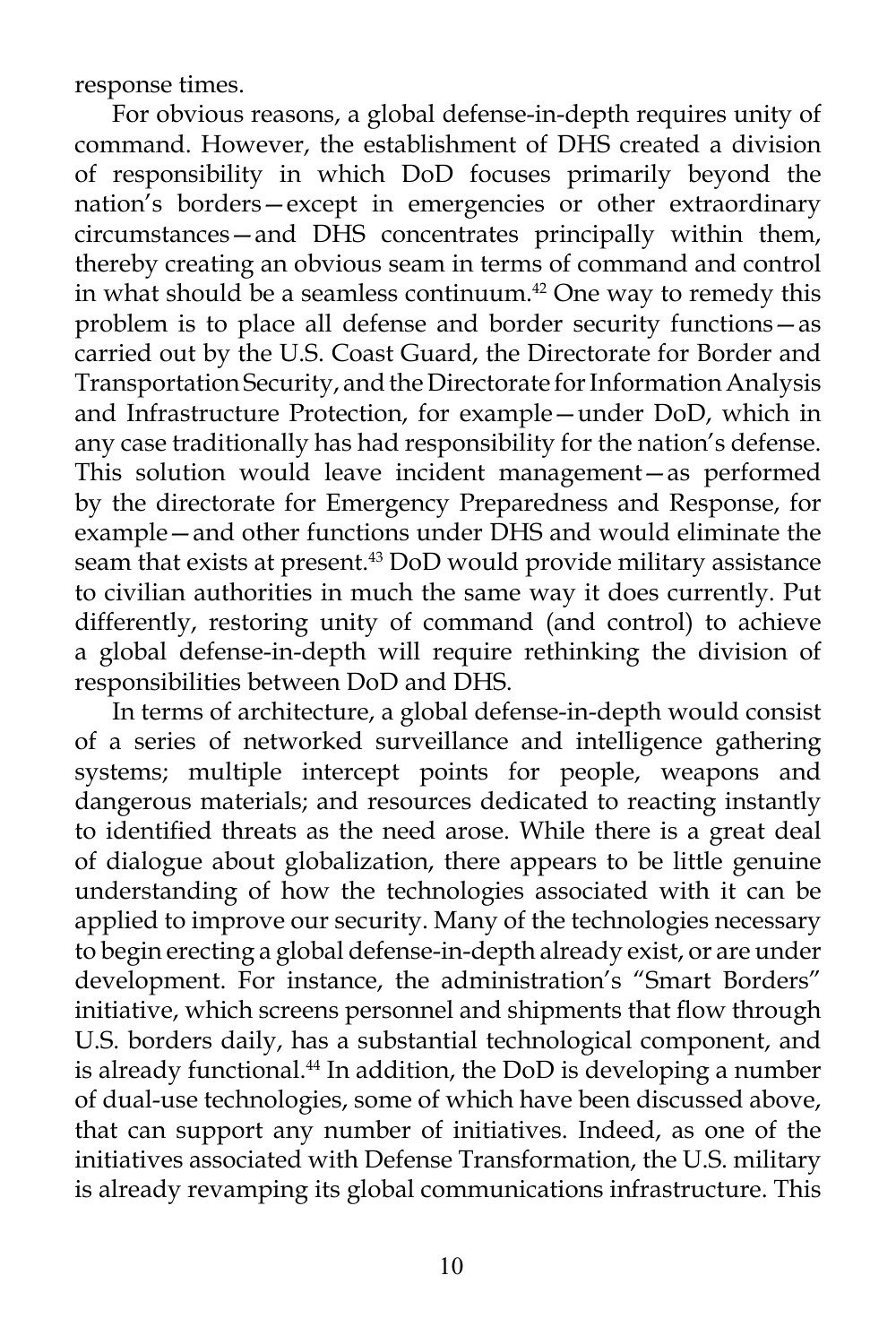infrastructure can serve as the architectural foundation for global defense-in-depth. As Kathryn Condon, former Special Assistant to the Secretary of the Army for Military Support, acknowledged, "technology transfer could be DoD's biggest contribution to homeland security."45

To succeed, the concept of a global defense-in-depth would require more than the vague reference to international cooperation mentioned in the NSHS. Instead, the NSHS should outline a general plan that reflects where it intends to go and how it intends to get there. For example, step one of such a plan should be to build an international consensus acknowledging that all responsible nations have a stake and a role in defeating terrorism. Second, the plan should include a brief description of the concept of a global defensein-depth, a defense that—it should be emphasized—would extend to all stakeholders. Third, it should state that various forums will be created for addressing the unintended consequences that might affect participating nations, particularly poorer ones. The CSI, for instance, might enhance security at the world's 20 largest ports while unintentionally limiting the opportunities for developing nations to export their goods to the United States, and other countries. The plan need not be so detailed and rigid as to be inflexible, but it must be coherent enough to attract other nations to participate.

A coherent plan centering on a global defense-in-depth would provide important guidance for the United States and other nations to begin developing bilateral and multilateral agreements permitting the deployment of certain systems and their supporting infrastructures in strategic locations. It would also help interested nations to begin establishing relationships that would better facilitate information-sharing and operational cooperation making intercept of dangerous personnel and cargo both more effective and more efficient. One strategic forum (among others) for laying the groundwork for such a plan and the necessary types of cooperation it entails is the Global Partnership against the Spread of Weapons and Materials of Mass Destruction, which was announced by the leaders of the Group of Eight (G-8) in June 2002.<sup>46</sup> The G-8 established the Global Partnership to "prevent terrorists, or those that harbor them, from acquiring or developing nuclear, chemical, radiological and biological weapons; missiles; and related materials, equipment and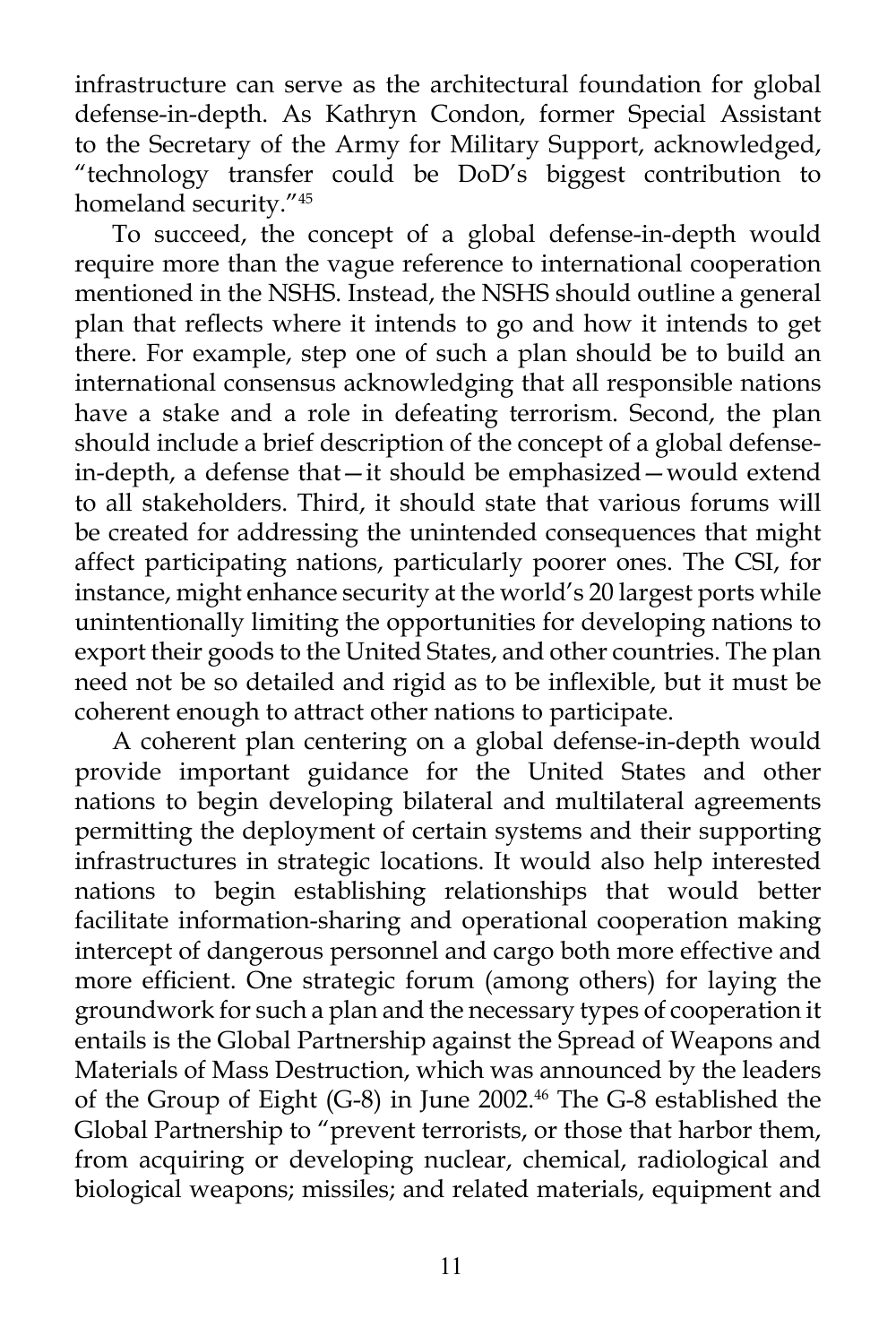technology."47 Although most of the partnership's initial projects were focused on Russia and the other states of the former Soviet Union, new efforts are underway to expand the initiative into a broader Global Coalition against Catastrophic Terrorism around the World.

Furthermore, as previously mentioned, the NSHS should incorporate the combatant commanders' TCPs into its strategy for safeguarding America. The TCPs can help establish and expand a network of regional zones of security comprised of multiple collective-security arrangements and arms control agreements. The Organization for Security and Cooperation in Europe (OSCE) is an example of just such a collective security arrangement. Its members some 55 states—share core values, institutions, and interests.<sup>48</sup> The OSCE approach to security is comprehensive and co-operative: comprehensive in dealing with a wide range of security-related issues including arms control, preventive diplomacy, confidenceand security-building measures, human rights, democratization, election monitoring and economic and environmental security; cooperative in the sense that all OSCE-participating states have equal status, and decisions are based on consensus. The OSCE has fielded dozens of advisor teams on missions across Europe and Central Asia to monitor and promote respect for human rights and democratic processes, including free elections, free speech, and the rule of law.

The day-to-day work of this type of security cooperation should become a high-priority effort for the U.S. defense establishment. Such work will undoubtedly require time and other limited resources, but can pay great dividends by building strategically valuable bilateral and multilateral relationships to assist the United States in conducting counter-terrorism operations abroad. U.S. military forces would thus not only respond to terrorist threats more effectively, they would also contribute proactively to building effective working relationships with any number of host nations.<sup>49</sup> The key is to have the TCPs tied to each other through a strategic document such as the NSHS and, in turn, tied to the idea of erecting a global defense-indepth.

Political, economic, and socio-cultural forms of national power could also play a proactive role in protecting the homeland through a global defense-in-depth. Most experts agree that military action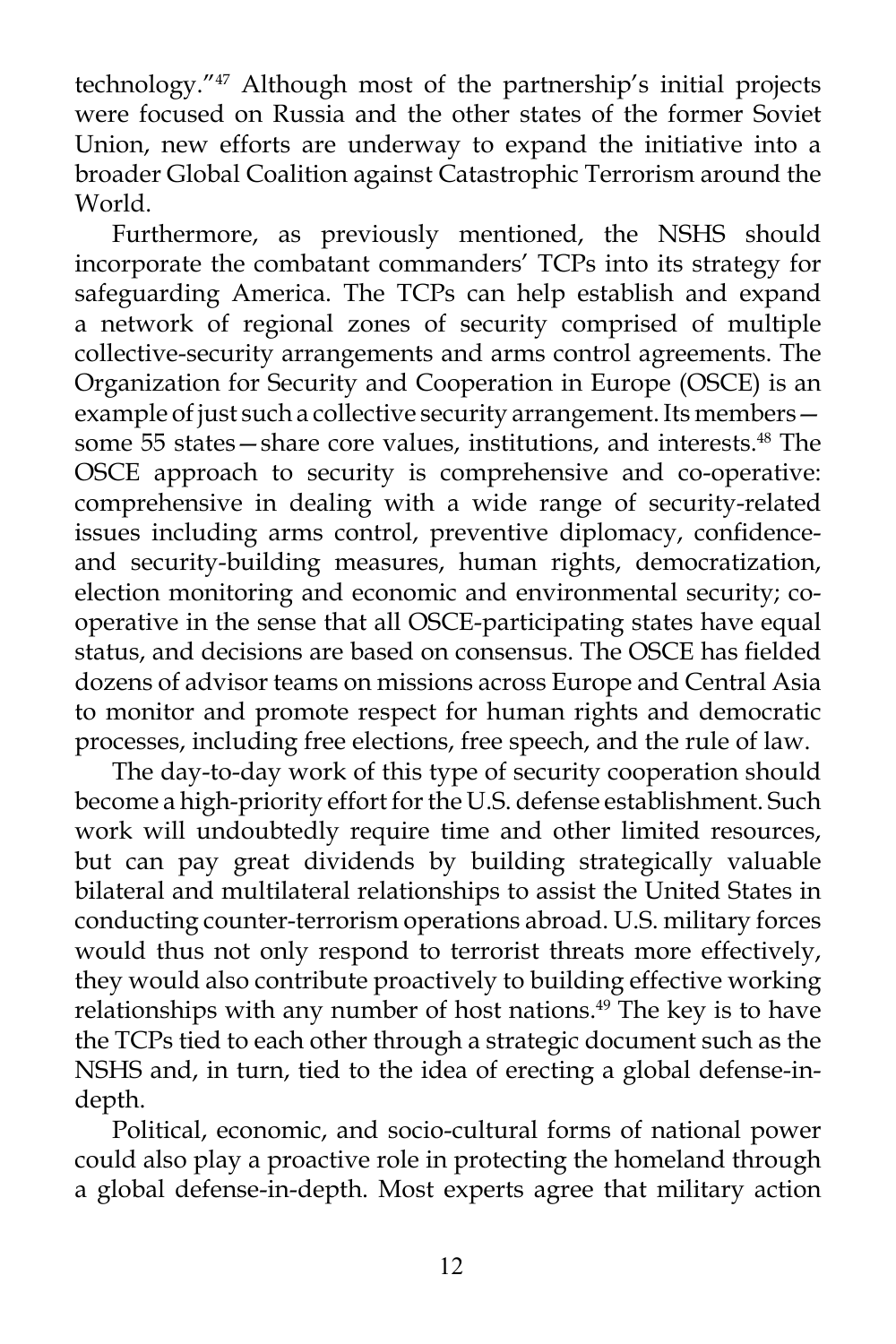alone will not defeat terrorism. Evidence suggests that social and economic development policies can weaken local support for terrorism activities, and social and economic development can deter terrorist recruitment.50 However, they will probably not eliminate terrorism; in fact, if they are mismanaged, they can re-ignite it. Nonetheless, the point is that the U.S. strategy for protecting the homeland should speak to America's efforts to achieve security through diplomatic, social, and economic initiatives abroad. Such initiatives would constitute additional proactive elements in a global defense-in-depth. Successful strategies for combating terrorism seem to have two prongs: one aimed at crushing the immediate threat, and the other at bringing about changes that prevent its resurgence.<sup>51</sup> Such social and economic development policies—inexplicably missing from the NSHS—would ably complement a global defensein-depth by laying the groundwork for striking at some of the roots of terrorism.

#### **Conclusion.**

The idea of establishing a global defense-in-depth represents a small, but extremely significant, shift in our thinking about homeland security; it's a perspective that is broad enough to appreciate the requirements as well as the opportunities presented by globalization. Accordingly, along with an internal focus—which, as previously mentioned, ought to remain a critical component of our homeland security strategy—the NSHS should include a strategic way involving the construction of a robust, global defensive network. As a strategic way, a global defense-in-depth would assist directly in accomplishing the first two ends outlined in the NSHS, namely, preventing terrorist attacks within the United States, and reducing America's vulnerability to terrorism. In terms of means, it would take advantage of various characteristics of globalization, especially emerging information technology, sensors and surveillance devices, and information sharing among law enforcement, the military, and the public and private sectors.

Unfortunately—and inexplicably—neither the NSHS nor any of the other documents related to homeland security pay sufficient attention to this important *way* in the discussion of ends, ways, and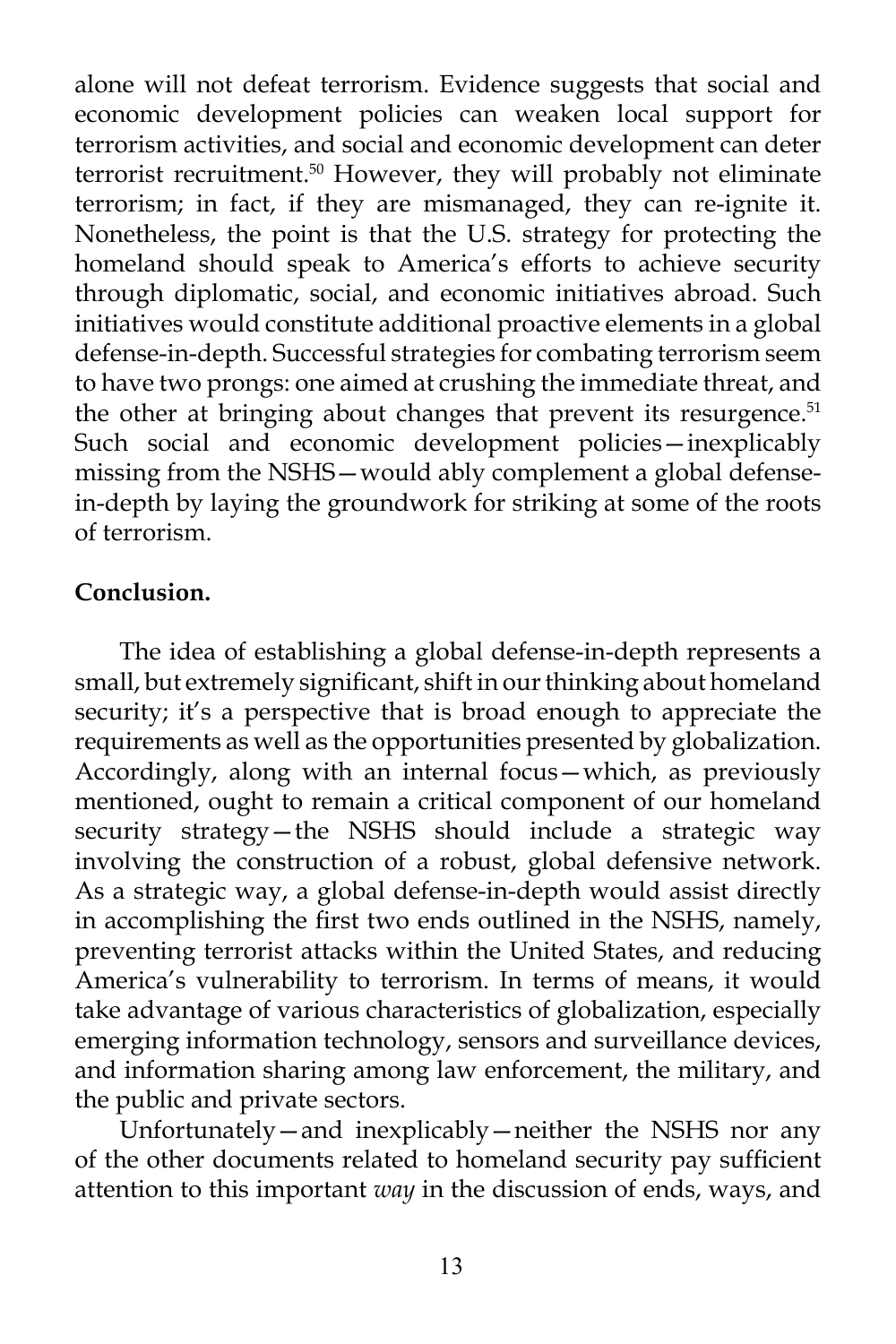means. Yet, if we consider these documents collectively, their intent can hardly be accomplished without it. Instead, they approach the challenge of securing the homeland in a compartmentalized fashion, reflecting an egregious lack of perspective, especially since homeland security becomes synonymous with national security at the strategic level. The NSHS should establish a genuinely global and strategic focus that each supporting document should emulate.

In today's global environment, it is imperative to think of homeland security in terms that extend beyond national borders. Actions that involve the closing of U.S. borders or disrupting the flow of people and goods through them would clearly affect the United States' and the world's economies adversely. Therefore, America's homeland security strategy must go beyond the notion of defending as far forward as possible; it must reflect a defense based on a seamless, global continuum. To make homeland security work in the 21st century, America should move from a "defend forward" mentality to one based on a "global defense-in-depth." The nation's homeland security strategy must reflect an understanding of globalization not only for the challenges it poses, but also for the solutions it offers. Above all, it must inspire confidence in the American public.

# **Recommendations.**

- The DHS, the DoD, the intelligence community, and other federal agencies and organizations must think of homeland security—in all of its dimensions—in global terms. Globalization is making many of the tasks associated with national security too complex for anything less than a global perspective. For example, all of the regional combatant commands—not just Northern Command should have geographic responsibilities under homeland security, and as a minimum their TCPs should be integrated into the NSHS.
- The next iteration of the NSHS should have a global defensein-depth (in spirit, if not in name) as its centerpiece. A global defense-in-depth would entail establishing a seamless defensive continuum characterized by enhanced visibility and numerous, rapid intercept capabilities.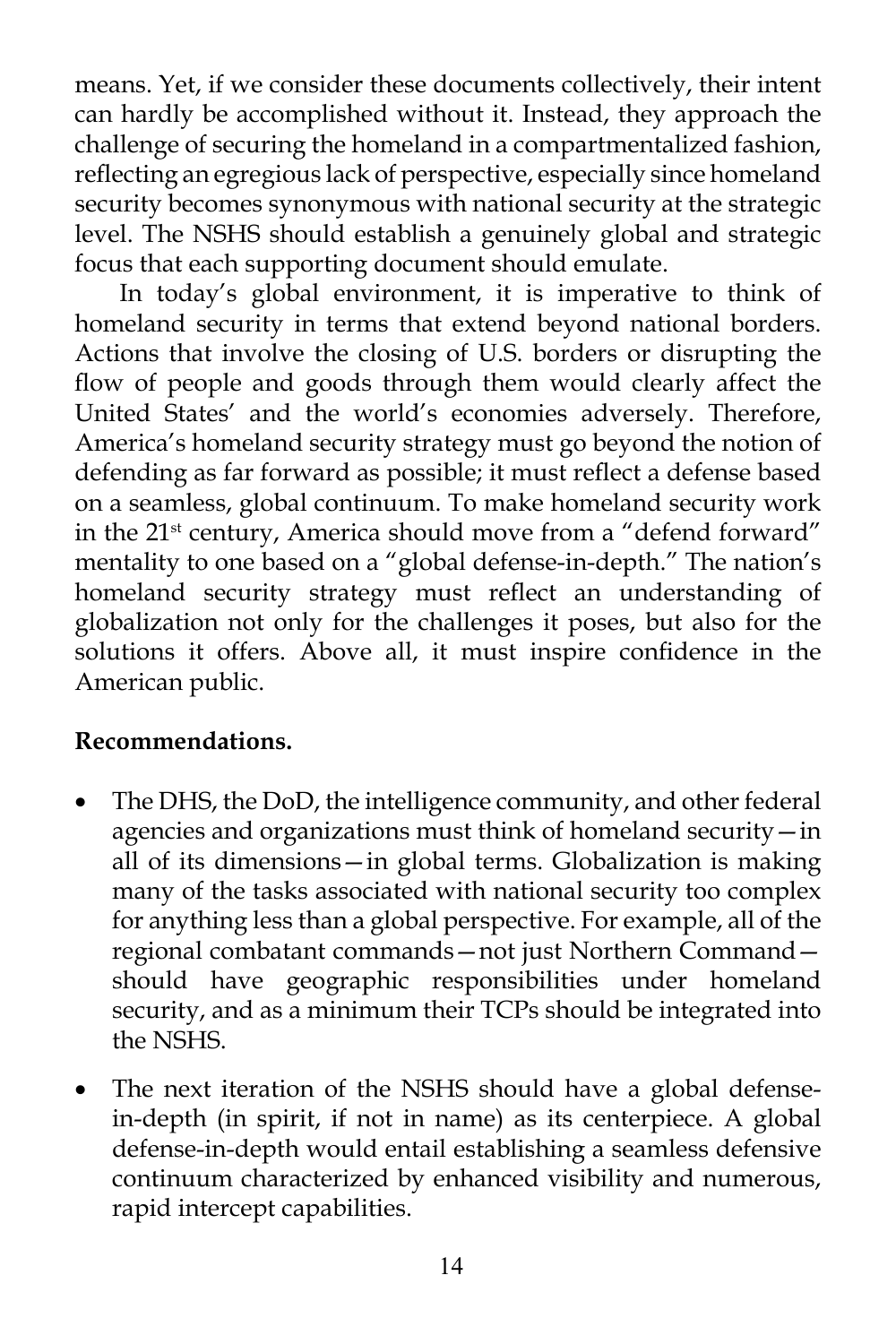- The division of responsibilities between DoD and DHS must be reexamined. The current division prevents achieving the unity of command necessary for a global defense-in-depth.
- DoD should invest more in the research and development of dualuse technologies capable of being employed by military forces as well as law enforcement agencies. Concurrently, DoD should do a better job of informing DHS (and the other organizations that play a role in homeland security) of existing dual-use technologies as well as those currently under development.
- The NSHS and the national security strategy must complement each other. Measures to defend against or eliminate the immediate threat of terrorism should go hand-in-hand with efforts to bring about other social, political, and economic policies aimed at preventing its resurgence.
- Finally, the NSHS should include a general outline of a plan for achieving global cooperation in reducing terrorism and the spread of weapons of mass destruction. Lack of such a plan suggests that the architects of the NSHS are not sure what kinds of assistance the United States needs (and is willing to give) to protect the homeland.

### **ENDNOTES**

1. The White House, *The National Strategy for Homeland Security*, Washington, DC, July 2002.

2. The White House, *The National Strategy for Combating Terrorism*, Washington, DC, February 2003; The White House, *The National Strategy for the Physical Protection of Critical Infrastructures and Key Assets*, Washington, DC, February 2003; and The White House, *The National Strategy to Secure Cyberspace*, Washington, DC, February 2003. Some analysts recommend consolidating these strategies in the National Security Strategy, the National Military Strategy, and a national defense strategy. Michael O'Hanlon, "Testimony on Counterterrorism Strategies," Subcommittee on National Security, Emerging Threats and International Relations, House Committee on Government Reform, March 3, 2003, p. 1.

3. Experts do not agree on a definition of globalization, but they do concur that it is the "dominant element in the current security environment." Sam J.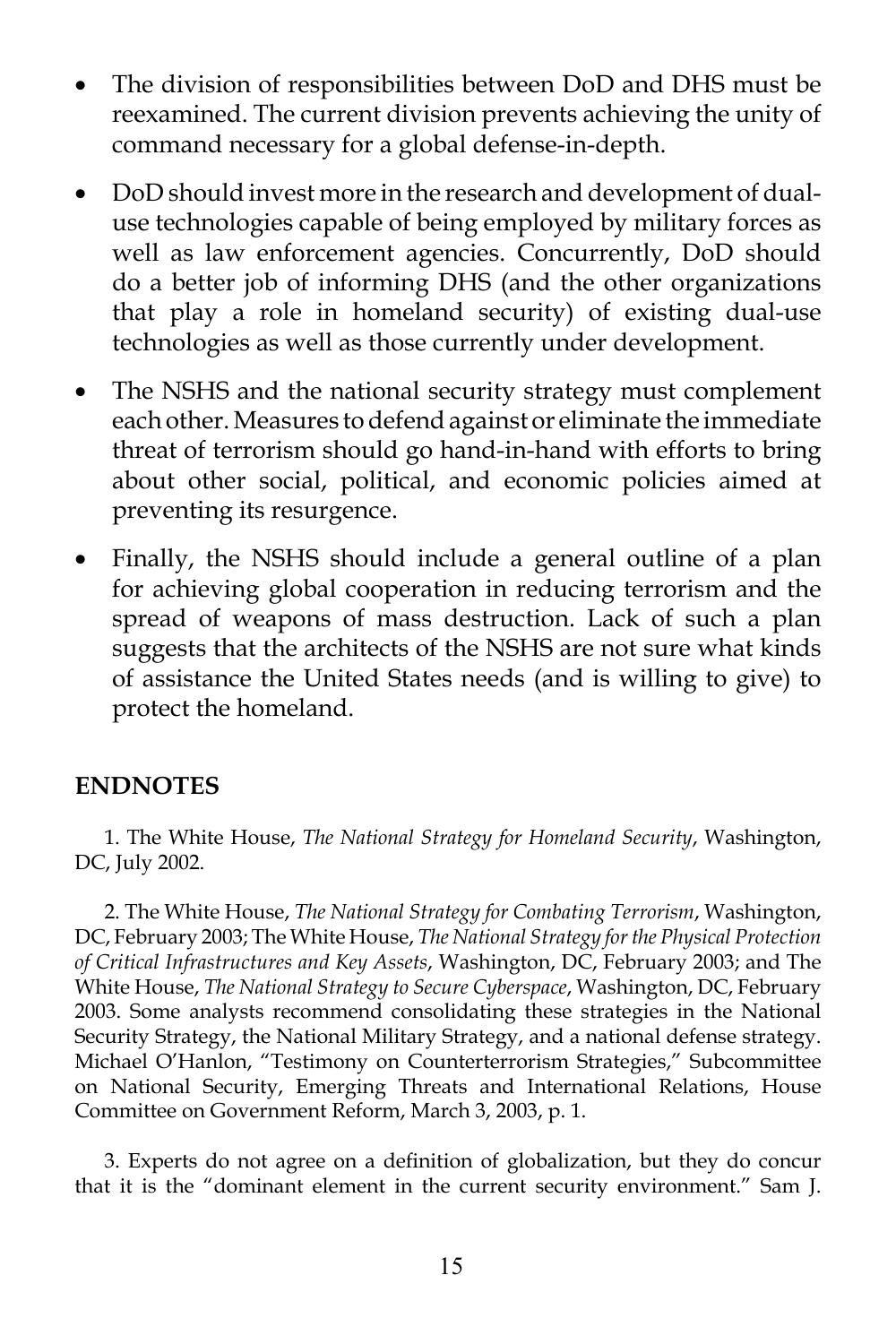Tangredi, ed., *Globalization and Maritime Power*, Washington, DC: Institute for National Strategic Studies, 2002, p. xxv. Thomas Friedman, *The Lexus and the Olive Tree*, New York: Anchor, 2000, p. 9, offers the most popular definition of globalization: "the dispersion and democratization of technology, information, and finance." The Defense Science Board defines it as "the integration of the political, economic, and cultural activities of geographically and/or nationally separated peoples." U.S. Office of the Secretary of Defense, Defense Science Board Task Force on Globalization and Security, *Report of the Task Force on Globalization and Security*, December 1999, p. 1. Others see it as a "substantial expansion of crossborder networks and flows." Ellen L. Frost, "Globalization and National Security: A Strategic Agenda," in *Challenges of the Global Century: Report of the Project on Globalization and National Security*, eds., Stephen J. Flanagan, Ellen L. Frost, and Richard L. Kugler, Washington, DC: Institute for National Strategic Studies, 2001, p. 37.

4. As an example of the acceleration in speed of travel, in 1927 Charles Lindbergh flew from New York to Paris in 33 hours; today aircraft can cover that distance in 5 or 6 hours. As an example of the increase in volume of travel, in 1980 approximately 287 million people traveled internationally compared to 595 million in 1996. James H. Mittelman, *The Globalization Syndrome: Transformation and Resistance*, Princeton: Princeton University Press, 2000, p. 21. To offer another example, the volume of U.S. trade doubled between 1990 and 2000. The U.S. Census Bureau, *Statistical Abstract of the United States: 2001*, p. 747.

5. Dave McIntyre, "The National Strategy for Homeland Security: Finding the Path Among the Trees," *ANSER Institute for Homeland Security*, July 2002, makes a similar point, arguing that the NSHS is more a plan for who should accomplish what within federal and local governments than an actual strategy.

6. Unfortunately, many of these means have yet to receive adequate funding. O'Hanlon, "Counterterrorism Strategies," p. 4; James Jay Carafano, "Budgets and Threats: An Analysis of Strategic Priorities for Maritime Security," The Heritage Foundation, Heritage Lectures, May 21, 2003.

7. NSHS, p. xii.

8. Jonathan Stevenson, "How Europe and America Defend Themselves," Vol. 82, No. 2, *Foreign Affairs*, March/April 2003, pp. 75-90.

9. Honorable Asa Hutchinson, U.S. Undersecretary for Border and Transportation Security, Statement to the House Select Committee on Homeland Security, June 25, 2003; The Subcommittee on Coast Guard and Maritime Transportation, "Hearing on Port Security: Shipping Containers," March 15, 2002. For population data, see U.S. Census Bureau, Annex A.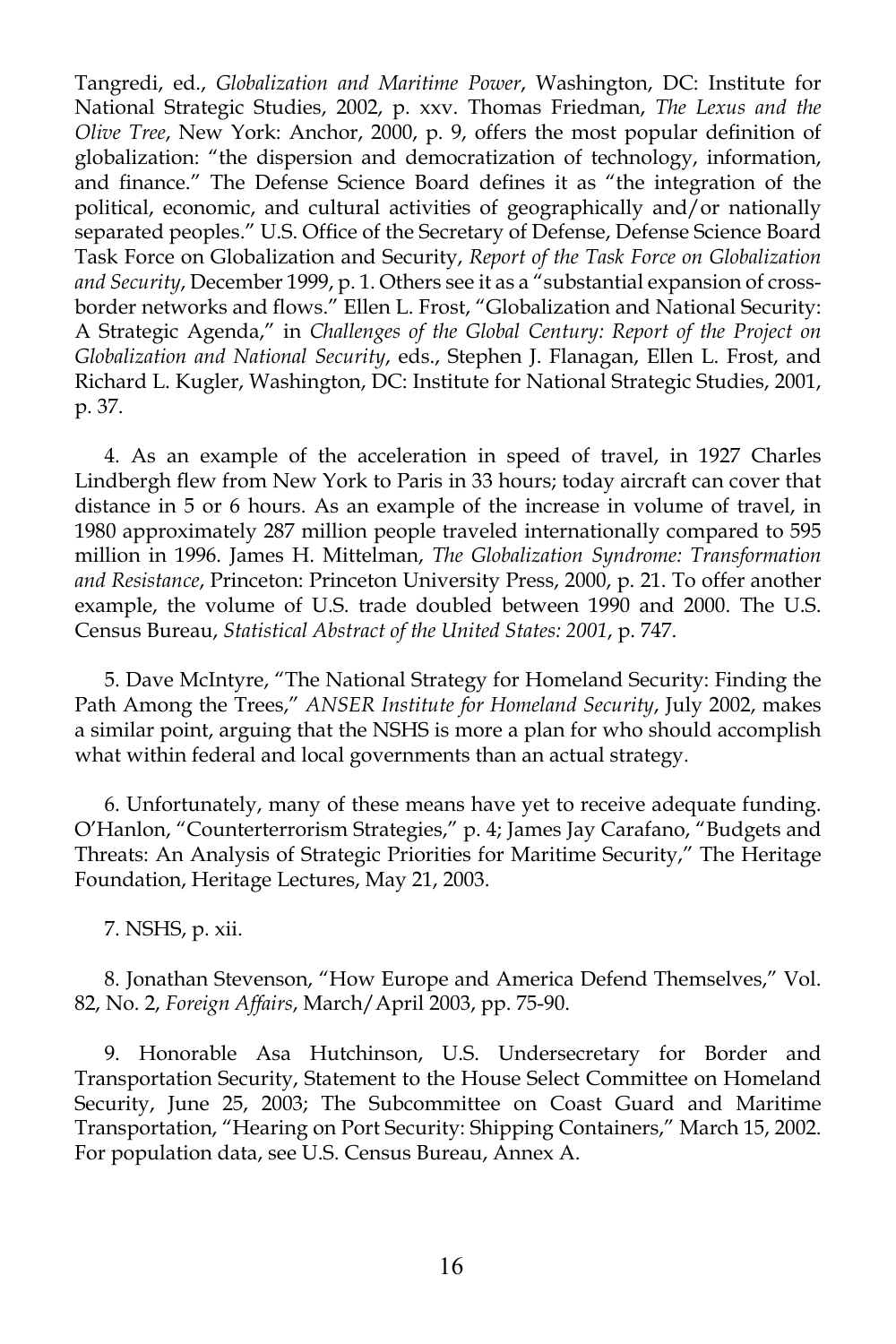10. Robert T. Marsh, *Critical Foundations: Protecting America's Infrastructure*, Washington, DC: President's Commission on Critical Infrastructure Protection, October 1997, pp. 11-20; and Critical Infrastructure Protection Research and Development Interagency Working Group, *Critical Infrastructure Protection Research and Development*, January 2001. *http://www.ciao.gov/CIAO\_Document\_ Library/Report\_on\_Federal\_CIP\_RD.txt*.

11. U.S. airlines have cut 100,000 jobs since 9/11, and lost \$10 billion in revenue last year alone in spite of the \$15 billion aid package passed by Congress immediately following the attacks. MSNBC report "War Could Magnify Airlines Woes," by Jon Bonne, March 11, 2003.

12. Surprisingly, the importance of agriculture to the U.S. economy is often overlooked; it netted \$215 billion in 1999. U.S. Census Bureau 2001, p. 537. U.S. crops generally lack genetic diversity and the processing methods for livestock are centralized; each is therefore vulnerable to an attack by a biological agent. "Specter of Agro-Terrorism Looms Large—Part II," *Homeland Security Monitor*, March 28, 2002, p. 4.

13. The recreation and entertainment industries were not considered part of the nation's critical infrastructure by the President's Commission on Critical Infrastructure Protection in 1997. But, income from these industries is significant; it was \$535 billion in 1999, for example, nearly twice the defense budget for that year. U.S. Census Bureau 2001, pp. 753, 755.

14. Containers come in several common lengths, including 20, 40, and 45 feet, but are counted in 20-foot equivalent units (TEUs). Total (in- and outbound) TEU in 2000 was 29 million. James M. Loy and Robert G. Ross, "Global Trade: America's Achilles' Heel," *Defense Horizons*, No. 7, February 2002, note 5.

15. Sea trade accounts for 95 percent of non-North American foreign trade; almost \$737 billion in trade passed through U.S. seaports in 2000. "An Assessment of the Marine Transportation System: A Report to Congress," U.S. Department of Transportation, September 2001, p. 2.

16. The United States also consumes 25 percent of energy produced. U.S. Census Bureau 2001, p. 853.

17. This is not to say that the United States is adequately prepared for a more direct biological attack. A recent report, *Homeland Insecurity: Building the Expertise to Defend America from Bioterrorism*, published in July 2003 by the Partnership for Public Service, concluded that the nation remains unprepared for a biological attack due to a shortage of scientists and medical experts.

18. The recent black-out that affected New York City, Detroit, Cleveland, Toronto, and Ottawa illustrates the interconnectedness of U.S. and Canadian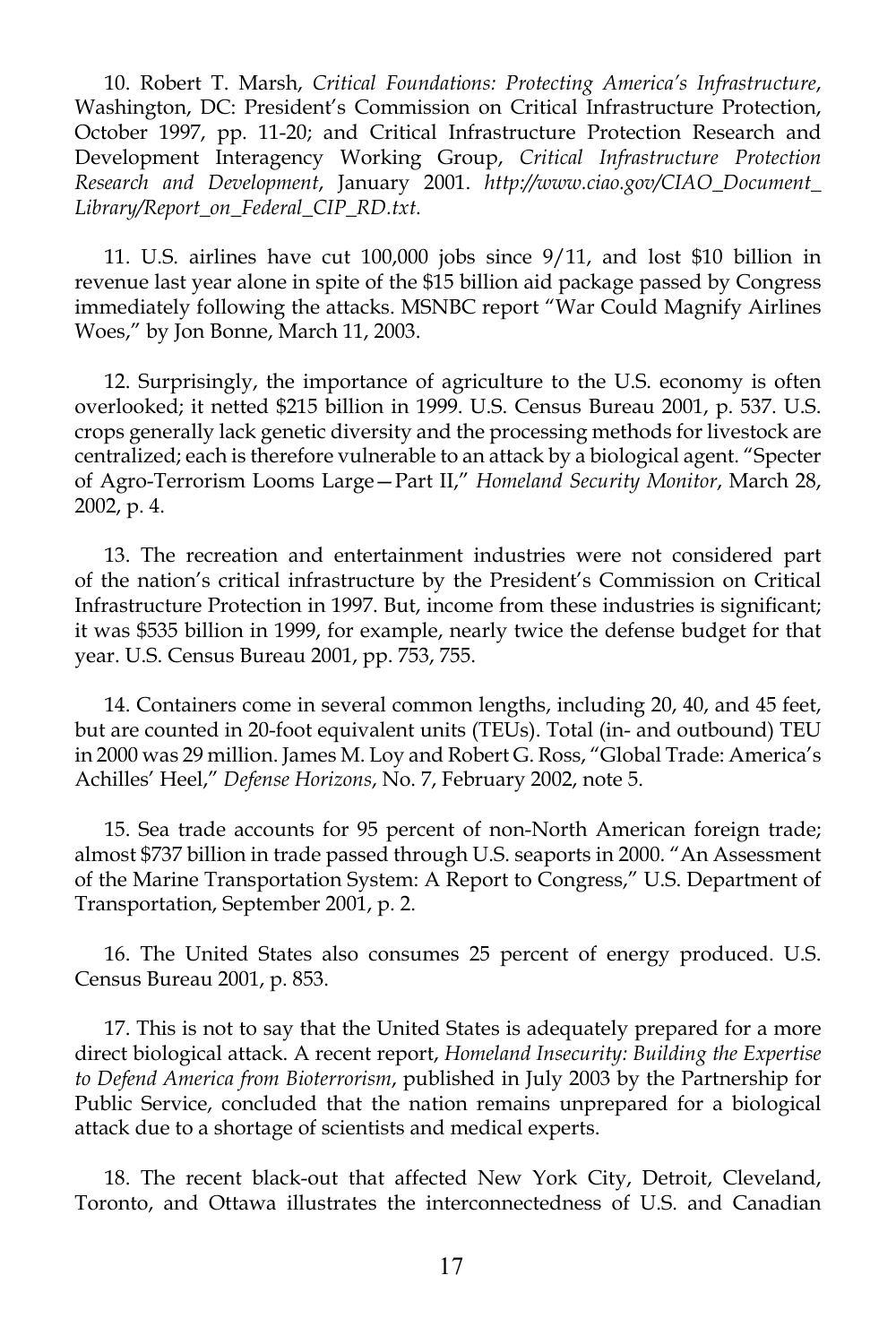electrical infrastructure. Barton Gellman and Dana Milbank, "Blackout Causes Mass Disruption: Millions Struggle Without Power From N.Y. to Detroit to Toronto," *Washington Post*, August 15, 2003, p. 1. Steve Rinaldi, Director, National Infrastructure Simulation Agency, briefing delivered at the U.S. Army War College, January 2003. He points out that the interconnectedness of much of the world's infrastructure is still poorly understood.

19. TRADOC Pamphlet 525-3-07, DRAFT, *Operations in the Homeland: A Concept of Army Employment*, Ft. Monroe, VA: U.S. Army Training and Doctrine Command, 2003, pp. 10-11.

20. The Toronto-based Mackenzie Institute recently issued a report stating that 15 of 80 identified international terrorist groups have members or significant supporters in Canada. Kim Bolan, "Canada a Haven for Terrorism: Report, Violent Groups Banned in Other Countries Thrive Here, New Study Says," *Vancouver Sun*, June 30, 2003. Richard Paddock, "From Canada to Kandahar: The Making of a Terrorist," *Los Angeles Times*, January 22, 2003, p. 1, describes how one Al Qaeda terrorist was born in Kuwait, but grew up in Canada. While in Canada he became attracted to radical Islam.

21. Randall Larsen, "The Greatest Threat: Not What You Might Think," *ANSER Institute for Homeland Security*, Institute Commentary, March 7, 2003.

22. Stephen E. Flynn, "America the Vulnerable," *Foreign Affairs,* Vol. 81, No. 1, January/February 2002, pp. 60-74. One analyst maintains that this initiative remains under-funded by an "order of magnitude" in the 2004 budget proposal. O'Hanlon, "Counterterrorism Strategies," p. 5. Still, the concept shows promise: a component of the system, called RISK Alert, was tested in the Philadelphia area in May 2003. Henry Holcomb, "Area Officials Have Adapted A Tracking System To Watch Over U.S. Ships In An Age Of Terrorism," *Philadelphia Enquirer*, March 12, 2003.

23. Flynn, pp. 1-62.

24. Approximately two-thirds of the goods coming into the United States come from only 25 major international ports. Asa Hutchison, U.S. Undersecretary for Border and Transportation Security, "The Progress, Status ands Plans for the Department of Homeland Security's Directorate of Border and Transportation Security," *Homeland Security Intelwatch*, August 2003, Vol. 1, No. 2, p. 5.

25. "Laser Remote Optical Sensing, LROS," briefing by Lieutenant Colonel Walter Fink, Chief, Active Remote Sensing Branch, Air Force Research Lab, delivered February 24, 2003. Assistant Secretary of State for Non-proliferation recently reported that despite the provisions of the Nuclear Non-proliferation Treaty and the Chemical and Biological Weapons conventions, proliferation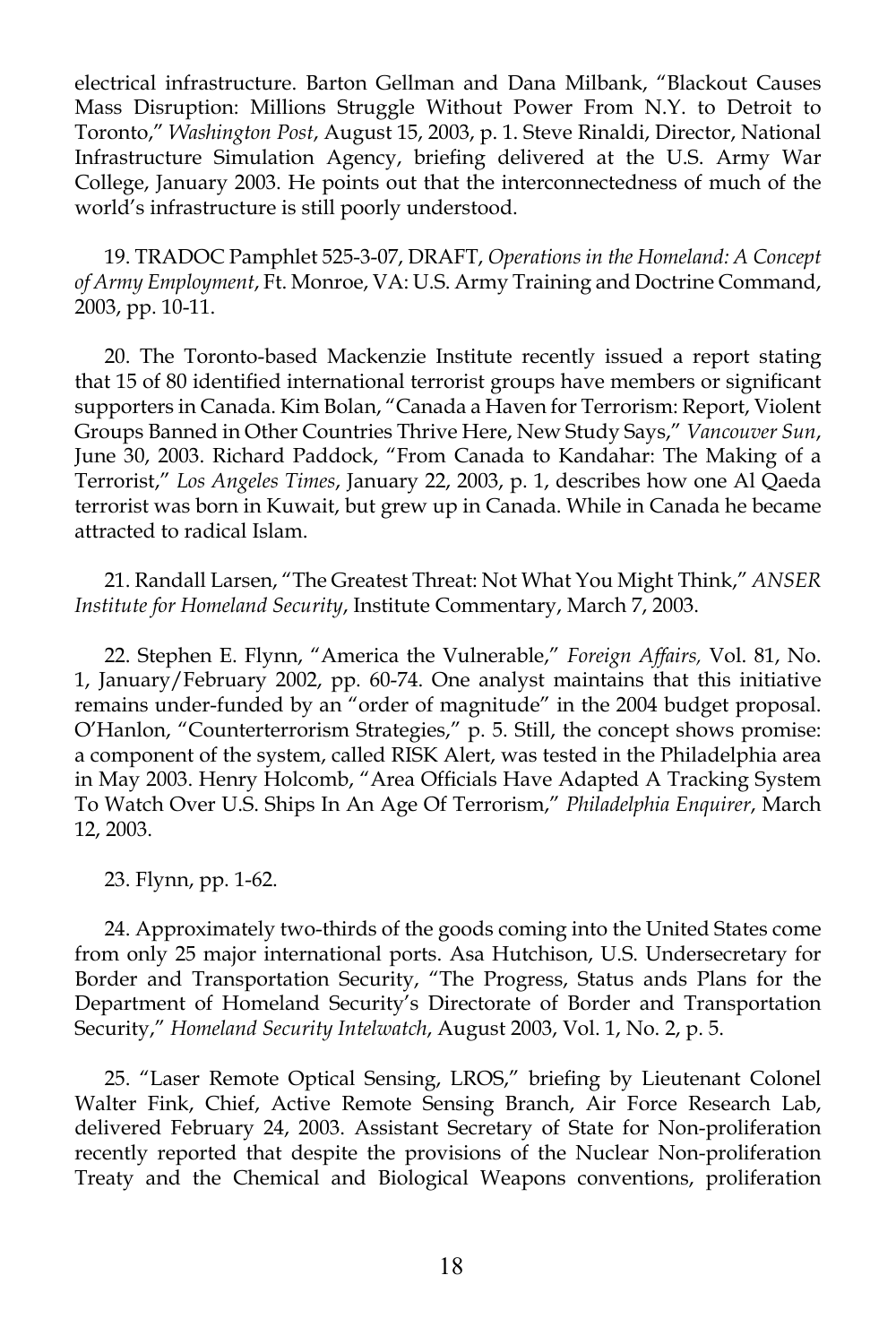of chemical, biological, nuclear, radiological and high explosive weapons continues worldwide. Press briefing by John S. Wolf, Assistant Secretary of State For Nonproliferation Issues, at the Foreign Press Center, Washington, DC, April 16, 2002. Eleven countries currently have nuclear weapons programs; and thirteen more are actively seeking them. *http://www.cdi.org/issues/nukef&f/database/ nukearsenals.html*.

26. More than 15,000 chemical sites remain unprotected and still represent attractive targets for terrorists. The Environmental Protection Agency reports that more than 100 chemical plants are large enough to endanger a million or more Americans if attacked. Gary Hart, "Business as Usual for Chemical Plants," *Washington Post*, August 11, 2003.

27. Deirdre Fulton, "Dangerous Targets on U.S. Soil," *Long Island Newsday*, March 11, 2003. The director of the International Atomic Energy Agency recently reported that there have already been 280 confirmed cases of criminal trafficking of radioactive material; he warned that stricter security measures were needed to keep radioactive material out of the hands of terrorists who could use it to make "dirty bombs." Louis Charbonneau, *Washington Post*, March 12, 2003.

28. Over 75 countries currently possess some 75,000 cruise missiles. More than 80,000 are expected by 2010. The Institute for Foreign Policy Analysis, *Assessing the Cruise Missile Puzzle: How Great a Defense Challenge?,* Washington, DC: IFPA, November 2000.

29. Judith Miller, "U.S. Is Deploying a Monitor System for Germ Attacks," *The New York Times*, January 22, 2003. Essentially, Biowatch converts many of the Environmental Protection Agency's 3,000 air quality monitoring stations throughout the country from monitoring only air pollution to also being capable of detecting anthrax, smallpox, and other deadly germs. "Secret Sensors Scout Air for Bioterrorism," *Boston Globe*, July 21, 2003, p. C6. Critics maintain that the cost of Biowatch will be high and that the system will be prone to false positives in some areas due to pollution.

30. Hutchinson, "Progress," p. 4.

31. "Secret Sensors," p. C6.

32. Peter Finn and Kamran Khan, "Bold Tracks Of Terrorism's Mastermind: Khalid Shiek Mohammed Carried Al Qaeda's Hope For Revenge, Renewal," *Washington Post*, March 9, 2003. The recent capture of another senior al-Qaeda operative, Riduan Isamuddin, aka Hambali, may also yield useful information. John Lumpkin, "Al-Qaida Operative Accused of Recruiting," *Chicago Tribune*, August 15, 2003.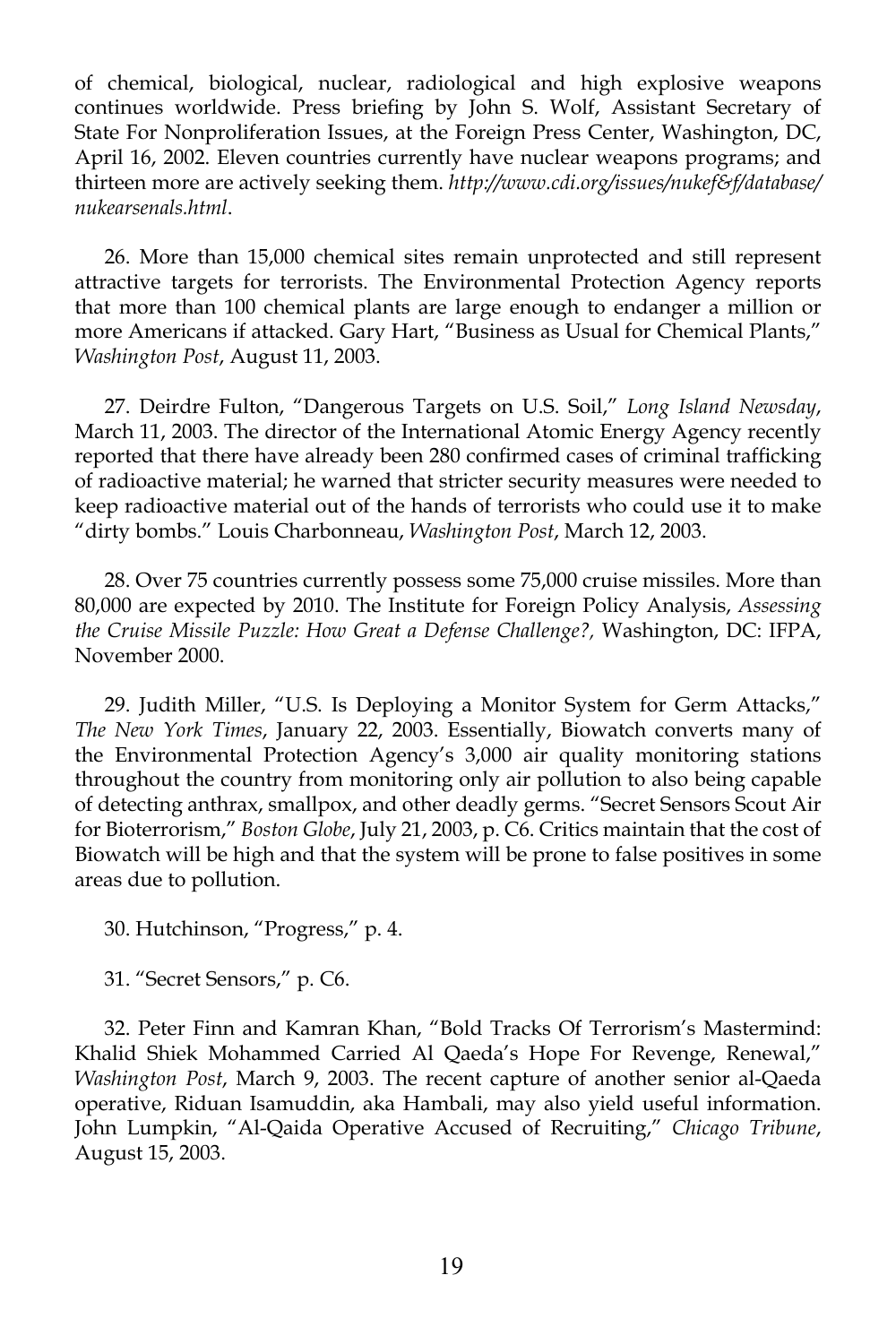33. Two years after the attacks of September 11, 2001, federal agencies still have not consolidated several dozen terrorist watch lists. Mimi Hall, "Terrorist Risk Lists Leave Gap, Even Now U.S. Hasn't Resolved 9/11 Vulnerability," *USA Today*, August 15, 2003, p. 1A.

34. Michael J. Sniffen, "Pentagon Designing System to Track Every Vehicle in a City: Program Would Use Cameras, Software to ID Cars, Drivers," *The Morning Call*, July 6, 2003, p. A13. Although the system is designed primarily to assist U.S. troops in urban fighting, it has obvious uses for the war on terrorism.

35. More than 28 million foreign visitors enter the United States each year. Currently, over 8 million people are in the country illegally. Bruce Finley, "U.S. Scrambles for System to Track Foreigners: Deadline Looms for Tracing Entries, Exits," *Denver Post*, August 15, 2003.

36. The U.S. Department of Commerce Travel and Tourism Promotion Advisory Board was recently established to make recommendations for promoting tourism in the United States. In 2001, the United States lost \$12 billion in tourist dollars. Jonathan Tisch, "Be Safe, But Don't Roll Up the US Welcome Mat," *The Christian Science Monitor*, August 13, 2003.

37. "Searching for Answers, US Intelligence After September 11: A Conversation with [Senator] Bob Graham," *Harvard International Review*, Vol. XXIV, No. 3, Fall 2002, pp. 40-43.

38. National Infrastructure Protection Center, "Cyber Protests Related to the War on Terrorism: The Current Threat," November 2001, at *www.nipc.gov/ publications/nipcpub/cyberprotests1101.pdf.* James A. Lewis, "Assessing the Risks of Cyber Terrorism, Cyber War, and Other Cyber Threats," Center for Strategic and International Studies, December 2002, argues that most national infrastructures rely on technologies that are not easily disrupted by network attacks and they have multiple redundancies. To cause more than a temporary disruption in services, hackers would need to attack multiple targets simultaneously for long periods of time to create terror, achieve strategic goals, or to have any noticeable effect. "Cyber Attacks During the War on Terrorism: A Predictive Analysis," Institute for Security and Technology Studies, September 22, 2001, p. 1, indicates that cyber-attacks are increasingly following physical attacks.

39. *National Strategy to Secure Cyberspace*, pp. x-xiii. This document outlines five priorities for promoting cyberspace security: a cyberspace security response system, a threat and vulnerability reduction program, a security awareness and training program, security of government cyberspace, a system of international cooperation.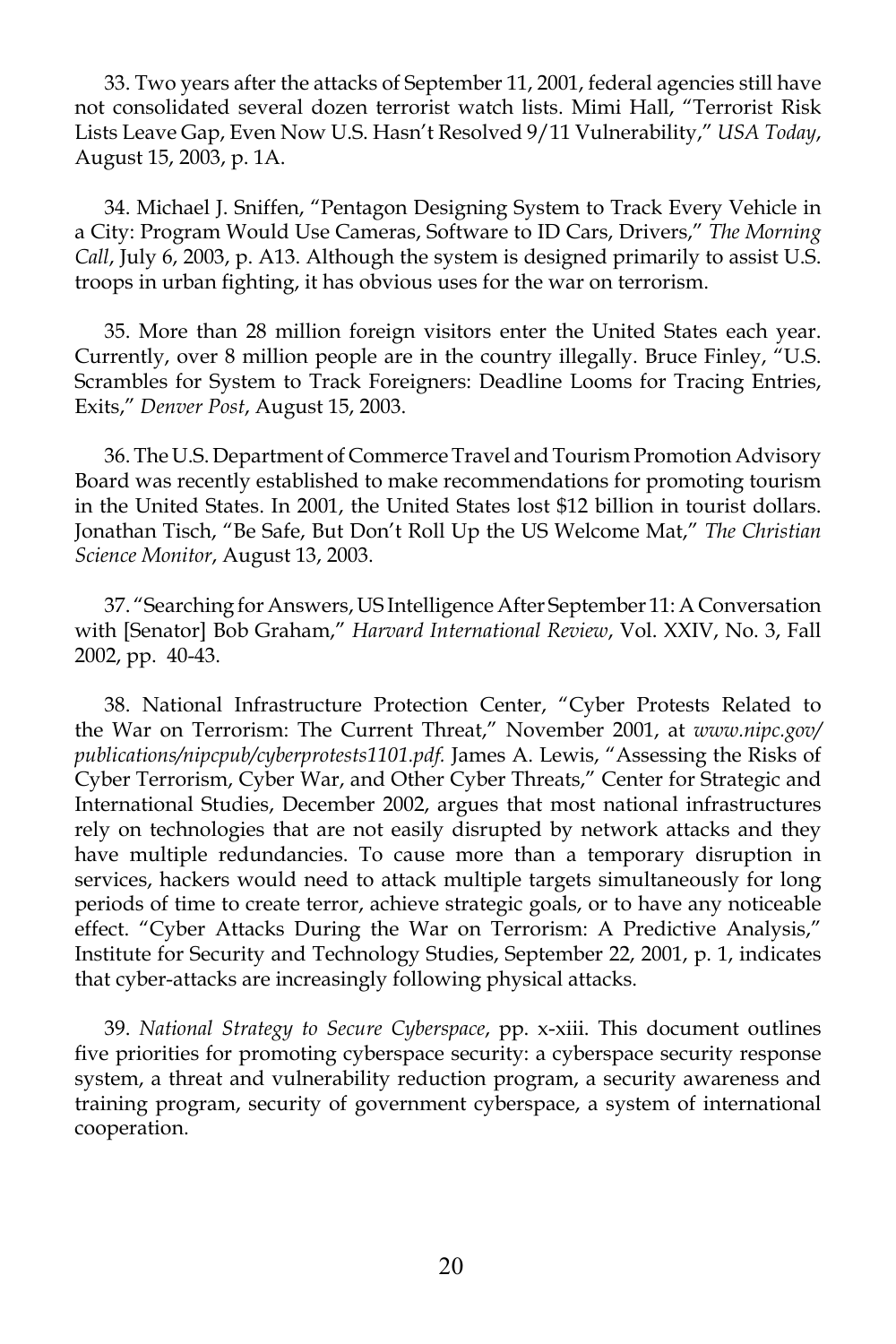40. White House Fact Sheet: *www.whitehouse.gov/news/releases/2003/01/ print20030128-12.html*. Winston P. Wiley, "Consolidating Intelligence Analysis: Governmental Affairs Committee Hearing on the President's Proposal for a Terrorism Threat Integration Center," Joint Statement of the Terrorist Threat Integration Center Senior Steering Group, February 26, 2003. *www.fas.org/irp/ congress/2003\_hr/022603wiley.html*. Another problem is that the TTIC still remains woefully understaffed. John Mintz, "At Homeland Security, Doubts Arise Over Intelligence: Unit is Underpowered, Outmatched in Bureaucratic Struggles With Other Agencies, Critics Say," *Washington Post*, July 21, 2003, p. A12.

41. Diane Frank, "Threat Center Draws Praise, Questions," *Federal Computer Week*, February 14, 2003; *www.fcw.com*. Mark Sawyer, "Connecting the Dots: The Challenge of Improving the Creation and Sharing of Knowledge About Terrorists," *Homeland Security Journal*, July 2003.

42. Defense Secretary Rumsfeld stated that DoD's role within the United States is limited to "extraordinary" or "emergency" situations in which formal requests for assistance are made. Secretary of Defense Donald H. Rumsfeld, Testimony on Homeland Security before the Senate Appropriations Committee, May 7, 2002, pp. 2-3. This division of labor is also reflected in current military doctrine; see Joint Pub 3-26, *Joint Doctrine for Homeland Security* (Draft).

43. The other directorates—Science and Technology, Management, Secret Service, Citizenship and Immigration Services, and Inspector General—currently under DHS would remain there.

44. U.S. Department of State Fact Sheet, "Border Security, Smart Borders for the 21st Century," January 25, 2002. Some of the "new" technologies are not new at all, at least not entirely. Emma Schwartz, "Up, Up And Away In a High-Tech Surveillance Balloon: New Optical System Could Return Blimps to Forefront Of U.S. Defense," *USA Today*, August 18, 2003.

45. Interview with Kathryn A. Condon, Office of the Secretary of the Army, Special Assistant for Military Support, March 7, 2003.

46. Robert J. Einhorn and Michèle A. Flournoy, *Protecting Against the Spread of Nuclear, Biological, and Chemical Weapons: An Action Agenda for the Global Partnership*, 4 Vols., Washington, DC: Nuclear Threat Initiative and Center for Strategic and International Studies, 2003.

47. Einhorn and Flournoy, p. vii.

48. *http://www.osce.org/general*.

49. Unfortunately, at present, the U.S. military—and the U.S. Army in